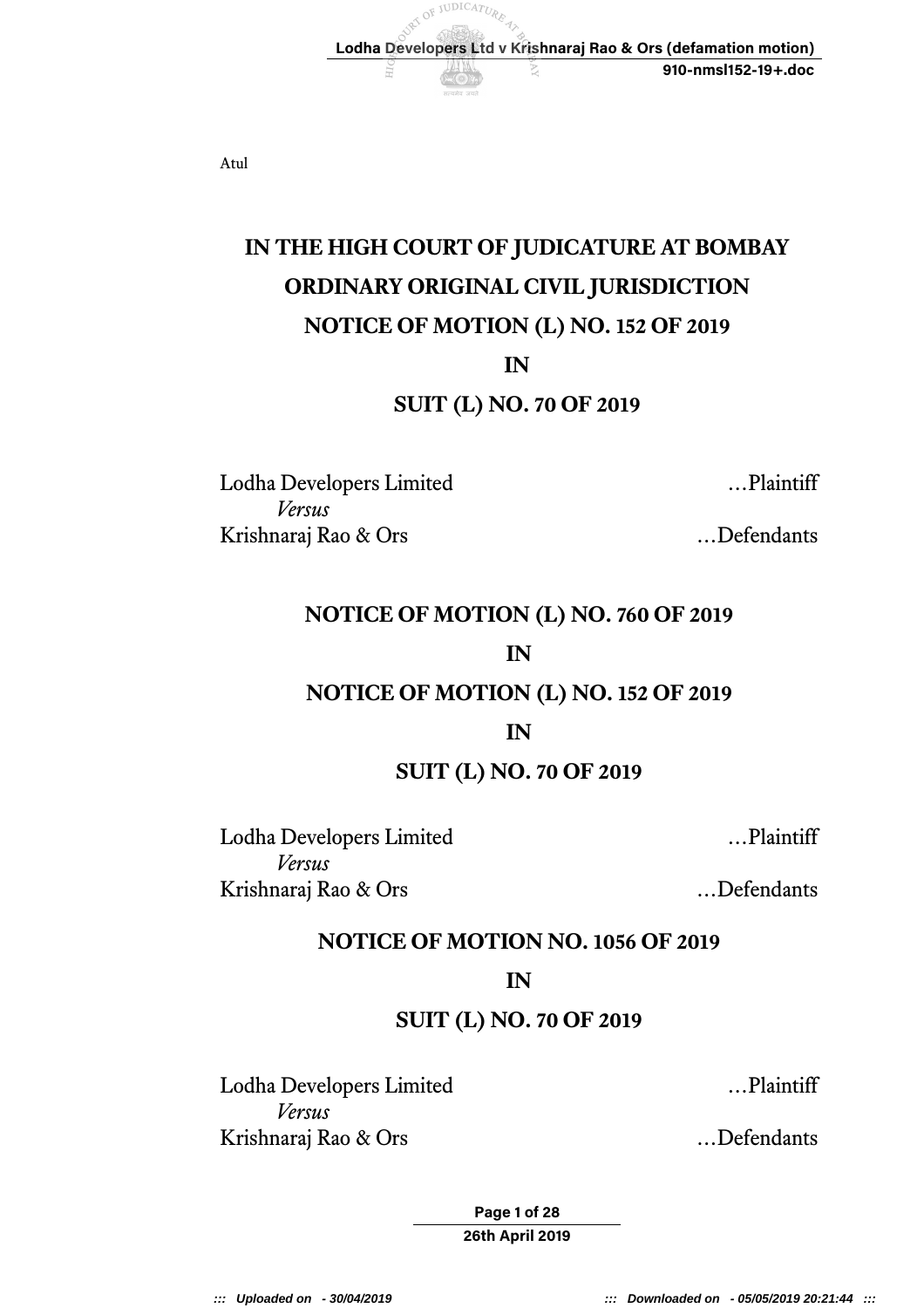# **NOTICE OF MOTION NO. 1064 OF 2019**

#### **IN**

## **SUIT (L) NO. 70 OF 2019**

Lodha Developers Limited …Plaintiff *Versus*  Krishnaraj Rao & Ors …Defendants

 **Mr Sharan Jagtiani***, with Anirudh Hariani, Nooruddin Dilla & Zaid Wahidi, i/b Hariani & Co., for the Plaintiff & Applicants in NMSL/152/2019.* 

 **Mr Krishnaraj Rao***, Defendant No. 1, in person.* 

 **Mr Zal Andhyarujina***, with Onkar Gupte, Jarin M Doshi & Ishani Khanwilkar, i/b Malvi Ranchoddas & Co., for Defendants Nos. 2 & 3.* 

 **Mr Naushad Engineer***, with Dinesh Pednekar & Chanakya Keswani, i/b Economic Laws Practice, for the Respondent- You Tube LLC in NMSL/243/2019 & NMSL/548/2019.* 

| <b>CORAM:</b> | G.S. PATEL, J          |
|---------------|------------------------|
| <b>DATED:</b> | <b>26th April 2019</b> |

# **PC:-**

 **1.** The Plaintiff has an edifice complex. It calls this complex 'New Cuffe Parade'. It is nowhere near the old — and real — one. It is at Wadala, near the truck terminal. The appellation that Lodha has adopted is a triumph of imagination over geography. Lodha uses this moniker for its Wadala development for one reason only: it adds a cachet of desirability and is supposed to portray excellence, wealth and style. The edifice in question is named 'Dioro' in the usual

> **Page 2 of 28 26th April 2019**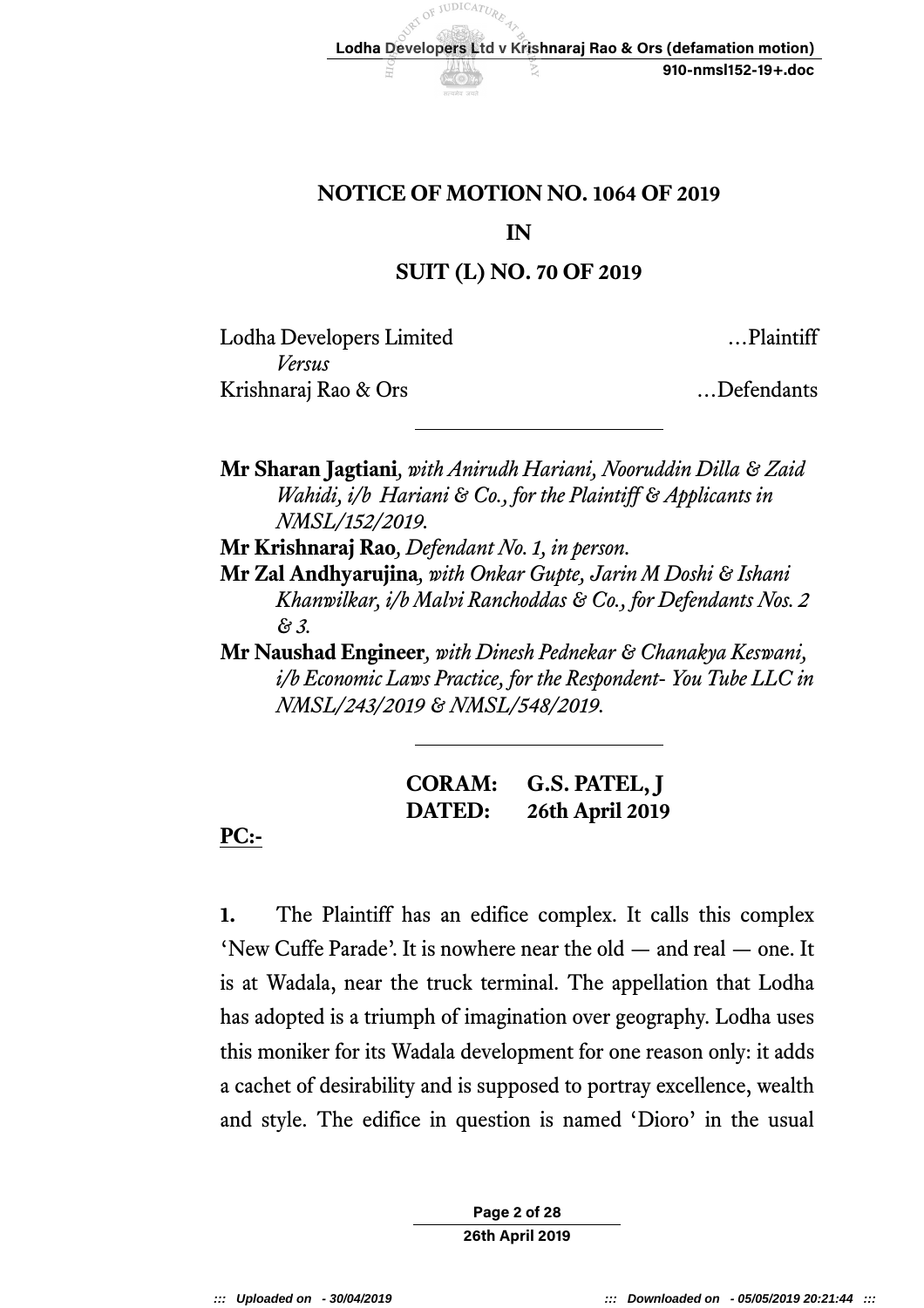fashion of this builder, using vaguely Italian names for all its buildings. This choice of names is neither irrelevant nor accidental. With other glossy material of a promised lifestyle, it lies at the core of the dispute: this is a case about a promise the Plaintiff is said to have made, one the Defendants say it has not kept, and now cannot keep.

 **2.** Lodha Developers Limited is one of several real estate developers in this city. It claims to offer residential housing and commercial spaces of exceptional quality. The 1st Defendant, Mr Krishnaraj Rao, says he is a journalist; specifically, an investigative journalist. For some time now, Lodha has been the object of his investigative affections. He has for more than a year questioned — and I am putting this only as broadly and neutrally as possible in view of what follows — the very many claims that Lodha makes about its construction quality. He has previously written critically about Lodha 2017. That is not the immediate cause for this suit, an action in damages for defamation, and this Motion originally seeking very broad injunctive relief against the three Defendants. There is little purpose in reproducing the prayers in the Motion. They amount to only this: a plea to the Court to totally prohibit the Defendants from saying anything at all about Lodha's constructions anywhere and, specifically, about the construction quality of Dioro (at the Wadala site near the truck terminal). The Defendants have defamed it, Lodha says, and therefore the Defendants must be gagged.

 **3.** The nature and trajectory of this litigation, at least at the interim stage, has dramatically altered from the time of the suit's

> **Page 3 of 28 26th April 2019**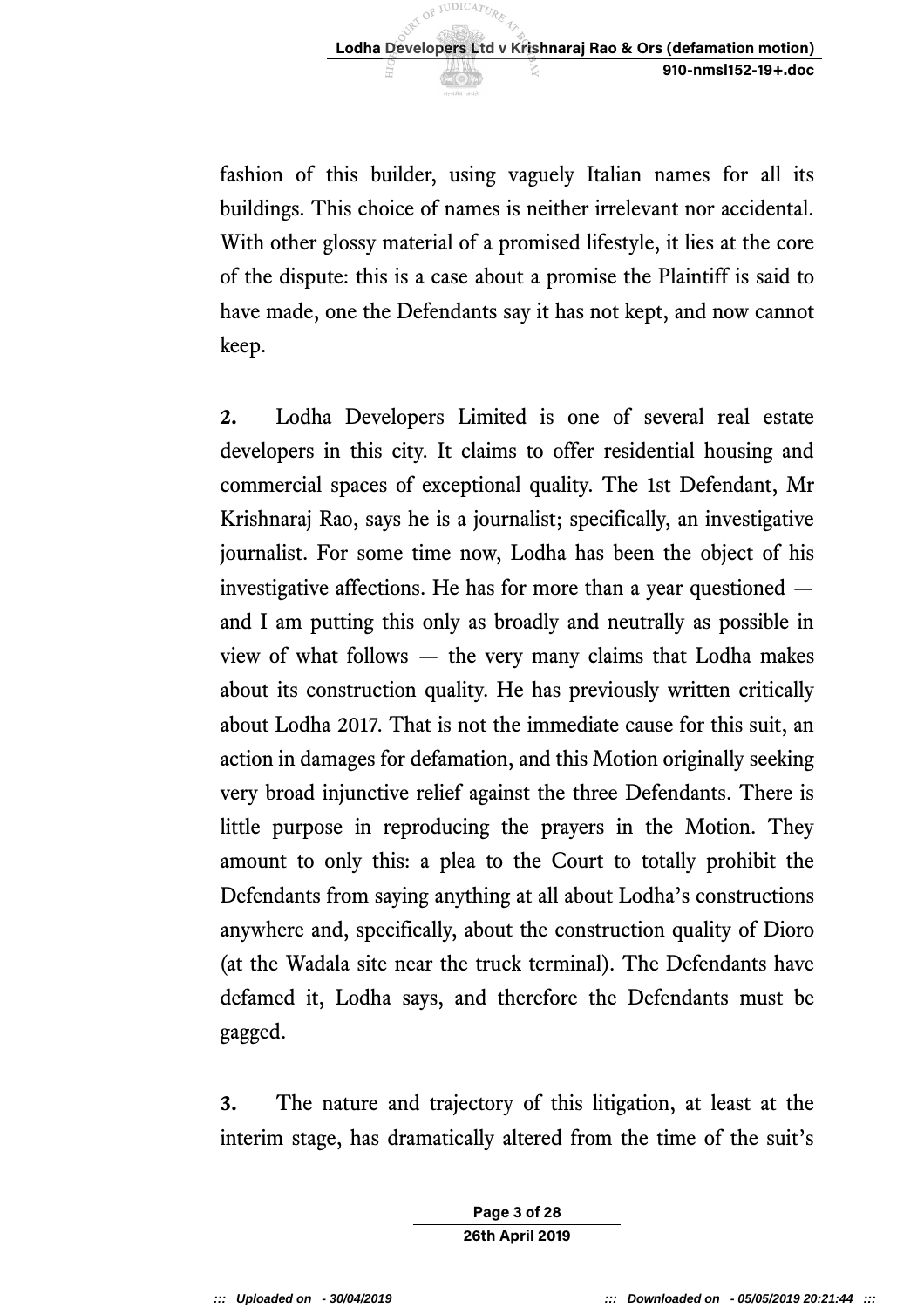

 institution. It now has a far narrower focus, limited to five specific allegations. I am not, therefore, required to look at the full spectrum of Lodha's plaint and Notice of Motion. Consequently, only a very brief summary is necessary.

 **4.** Between 2011 and 2012, Defendants Nos. 2 and 3, Shilpi Thard and Amit Jaisingh, husband and wife, purchased two flats 3013 and 3014 on the 31st floor in "B" wing of Tower 5 in this Dioro building at the Wadala site. The flats are not cheap: the sale price for one flat is about Rs.2.37 crores, and about Rs.3.5 crores for the other. This does not include a raft of other costs (Rs.7.2 lakhs for a club membership, etc). Thard and Jaisingh say they have paid Lodha nearly Rs.6 crores.

 **5.** Lodha claims Thard and Jaisingh took possession in February 2018 'without protest or demur'. The month is about the only thing on which there is some sort of agreement. Thard and Jaisingh say possession was several years late — they had been promised possession in 2015, and the delay itself caused them loss. They also say the possession was more or less thrust on them without giving them a chance to inspect their flats until they had signed some documents. They then claim that there were several deficiencies in the construction. They noticed leakage and seepage in the monsoon of June 2018. Other flat purchasers too were affected. Attempts to resolve these issues with Lodha were stonewalled. There were even public protests in which Thard participated. In September 2018, Thard approached the Rao, whom she knew of from his previous writings on Lodha projects. Rao himself was not unfamiliar with the site. He had inspected it earlier. At her behest, Rao and she visited

> **Page 4 of 28 26th April 2019**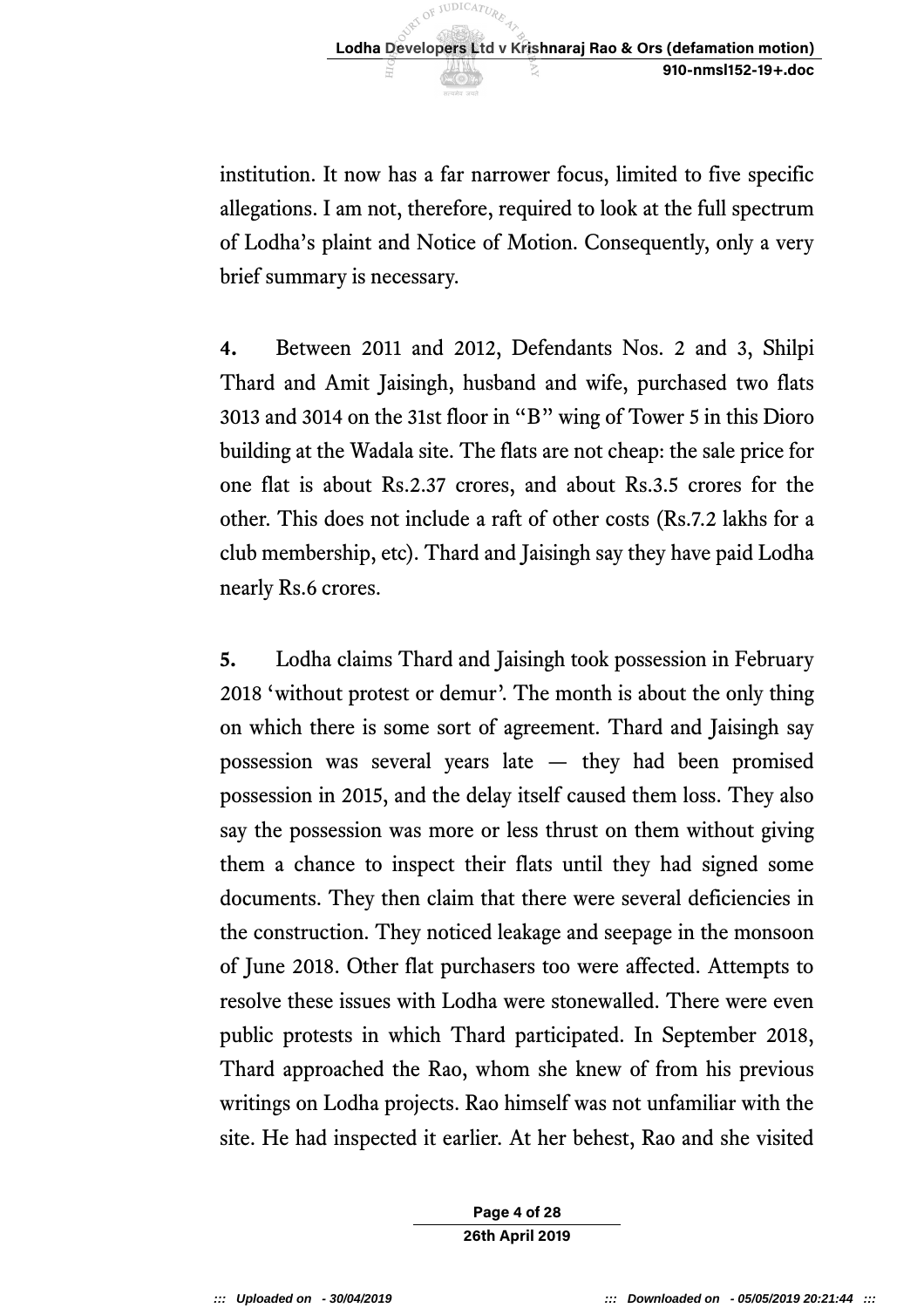the site in September and October 2018, took photographs and made videos. Rao wrote up an article in a blog (embedding the audio visual material). Thard says Lodha was emailed an advance copy of this material but did not respond; more on this shortly. The first lot of blog posts, videos and photographs went online on the Rao's blog, The Brave Pedestrian, on 12th November 2018. More followed on this blog on 7th December 2018, 2nd–3rd January 2019 and 7th–11th January 2019. Between 7th and 14th January 2019, Rao uploaded several videos on his YouTube channel.

 **6.** Lodha filed suit on 17th January 2019. It said that Rao, Thard and Jaisingh had defamed it. Lodha described the online posts, videos and photos as 'the Offending Material'. From paragraph 13.20 of the plaint onwards there is a description of this material. The plaint notes at least as many 20 videos and several distinct blog posts. Lodha attempts to describe Thard as a blackmailer and an extortionist. compensation'. Lodha says it was 'not a pittance'. It was apparently 'without prejudice'. Lodha says it was for something it calls  '*inconvenience caused due to the work of removal of upper floors due to reduction in height of the building approved by Airports Authority of India and other such factors*'. This deliberate woolliness is less than helpful. It may contain some form of admission, but that is left to a later date. Several hundred flat purchasers, Lodha says, accepted this 'goodwill gesture'. But not Thard. She went about 'bad- mouthing' Lodha. She 'created a ruckus'. She sent threatening emails. She said she would take steps that would potentially harm the Lodha sales and brand. There is some vague mention of 'goodwill

> **Page 5 of 28 26th April 2019**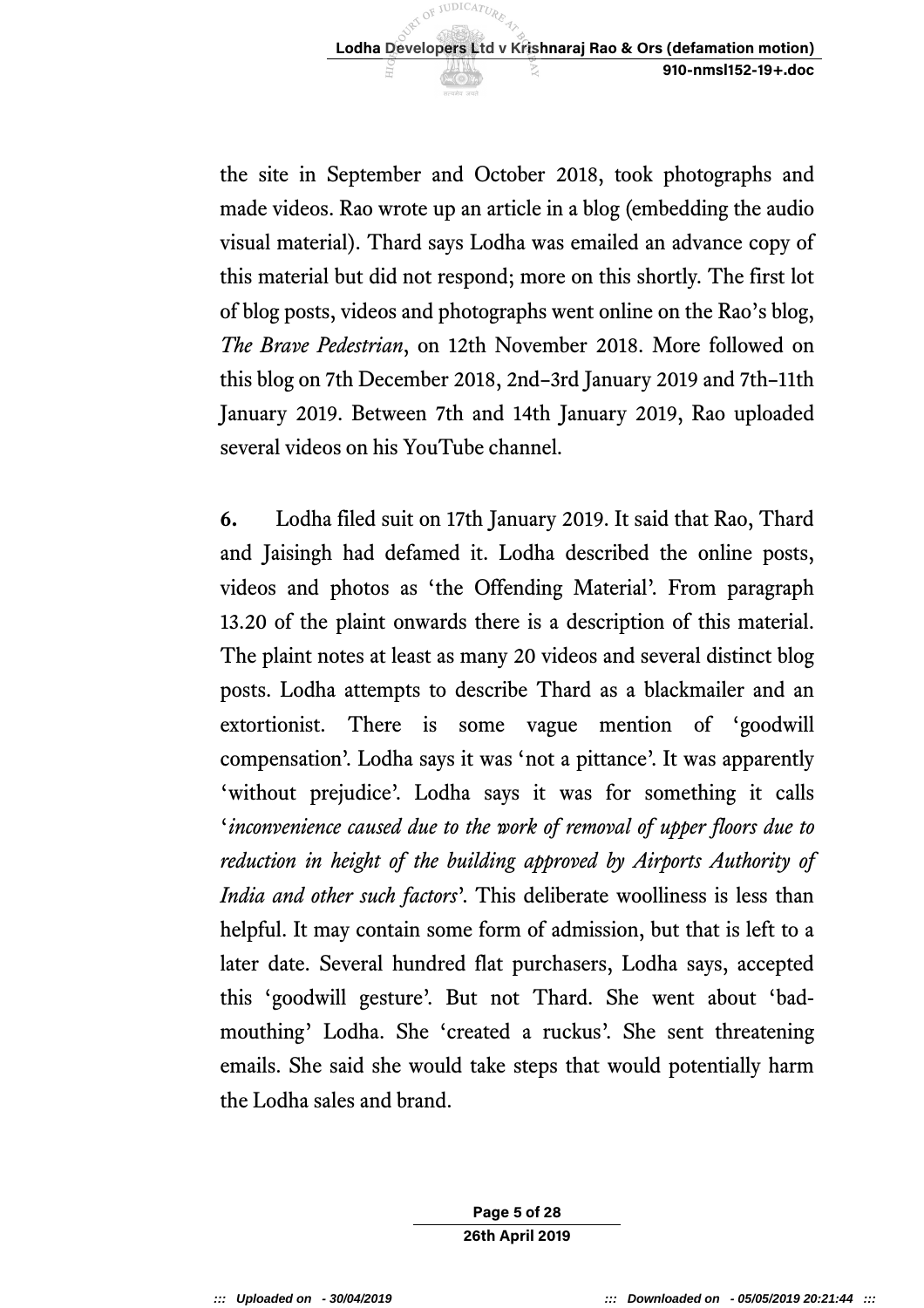**7.** Between paragraphs 13.11 and 13.19 there is a fairly detailed time-line and chronological delineation of events according to Lodha. There is a mention of Thard's emails. There is a mention of discussion. We are told that some purchasers filed a writ petition and another filed a complaint before the regulatory body. Thard continued to 'threaten' Lodha, paragraph 13.18 says, and continued 'purported' delay in possession (though I do not see how a delay is purported; there is a delay or there is not; the fact that the delay might be explained does not make it *purported*). her 'harassment' and demands for 'exorbitant compensation' for the

 **8.** At least at this prima facie stage, this narrative is important, but not for the reasons Lodha imagines. Lodha's narrative is important not for what it says, but for what it does not. It completely suppresses all mention of the fact that Lodha had the entire content of the first 12th November 2018 blog post and audio visual material in an email from Rao on 8th November 2018. Lodha's plaint makes no mention of this email. We do not know why. If the other emails could be referenced, why not this one? It was the one email that spoke directly to the cause of action pleaded. In fact, Rao sent a reminder on 12th November 2018. Other than some auto-response, Lodha said nothing.

 **9.** Lodha then complains that the material that offends it was widely circulated on WhatApp and available on YouTube. In other words, and to use popular phrasing, 'it went viral on social media'. There is something that needs to be said about this, and I will return to it a little later towards the end of this order. There then follows in paragraph 15 a dissection of bits and pieces of the published

> **Page 6 of 28 26th April 2019**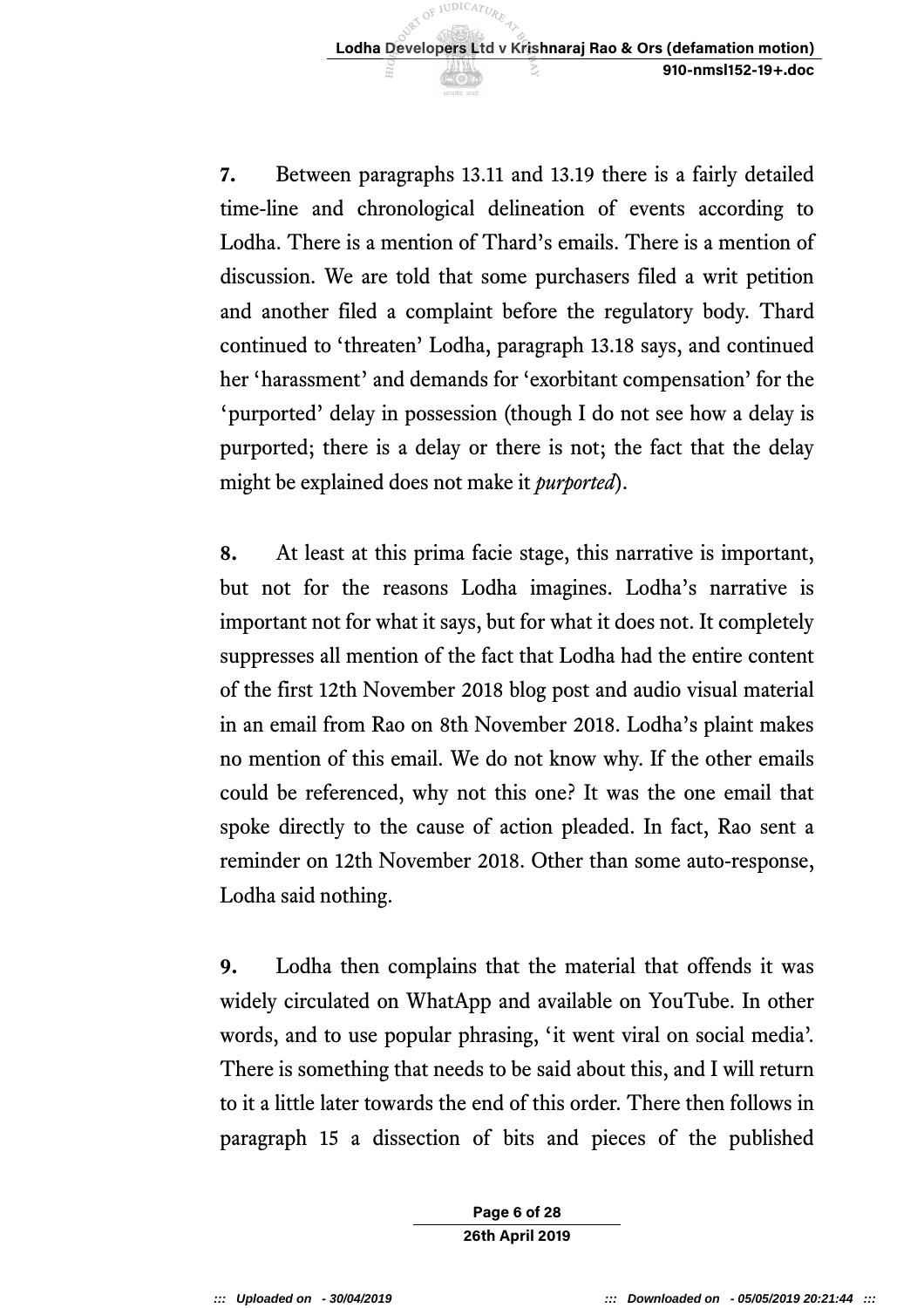material. In paragraph 16, Lodha says the videos were shot in August 2018 but published later. There is an allegation of malice. Lodha says 'rectification work' was still ongoing in August 2018. In paragraph 17, Lodha says Rao is a busybody who habitually publishes negative articles and videos against select developers and then hints at blackmail. Against Thard, in paragraph 18, Lodha clearly accuses her of being an extortionist. It says the contents of the published material are defamatory, false and untrue. This is repeated in paragraphs 20 and 21. Lodha maintains there is nothing very wrong with 'Dioro'. The attempt is to portray full compliance, and to say that rectification works are minor, not unusual, being done in any case, and therefore the published material is the handiwork of extortionists whose demands have not been met. Lodha maintains it is the aggrieved innocent victim of a smear campaign.

 **10.** The reply affidavits from Thard and Rao say differently. In paragraph 20 of her reply, Thard lists the very many individual defects she found on actual inspection. There was shortfall in the carpet area. The construction was substandard. The internal walls were flimsy. There was wet sand under floor tiles. There were mineral blooms in tiling joints. Interior walls were damaged by moisture. The basements are unsafe and not properly ventilated. There was a significant fire risk. In his affidavit, Rao expands on these defects in greater detail. He also confirms that he visited the site at Thard's instance in September and October 2018. He also confirms what Thard said, viz., that he sent an advance copy to Lodha on 8th November 2018 and a reminder on 12th November 2018, but got nothing but an auto-responder reply.

> **Page 7 of 28 26th April 2019**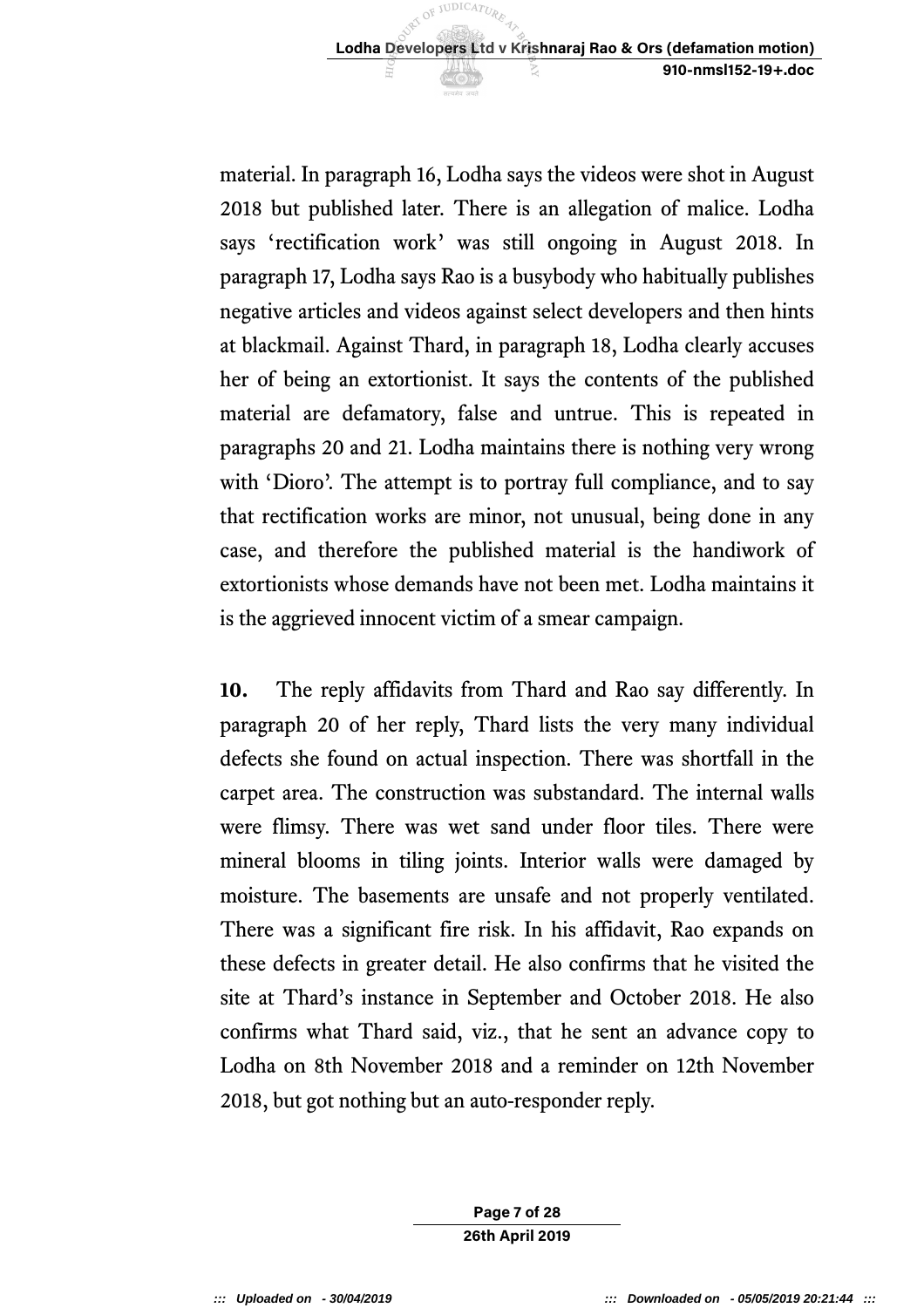# **11.** Clearly, the Defendants plead justification.

 **12.** There are rejoinders. A detailed scrutiny of the allegations and counter-allegations is now not necessary in view of the reduced ambit of these proceedings. Mr Jagtiani has limited himself to relief only in regard to five specific identified statements attributed only to Rao. This is of some consequence because, by an early order of 21st January 2019, KR Shriram J appointed Kishore Karamsey & Co, architects, to inspect the flats and make a report. They did. I have been through portions of that report. It broadly establishes many of the accusations the Defendants make.

 **13.** In Notice of Motion No. 760 of 2019, Rao's seeks an order rejecting that Architect's report. I have understood Rao to say that while the report is not in itself false, it is not sufficiently comprehensive: it does not go far enough. He says it has missed or overlooked other significant deficiencies in the flats, and in the project as a whole. He also says that some of the deficiencies that have been noted have been played down or understated.

 **14.** Rao's application is not maintainable in law. The order appointed a commissioner for local investigation to assist the Court. These reports called for by a court cannot be 'rejected'. They will remain and form part of the record. It is always open to Rao to make his submissions in regard to the report, and to bring on record at the trial or at any other stage as the law allows such supplemental material that he is able to marshal in support of his claims. He is also at liberty to make an application in an appropriate proceeding to

> **Page 8 of 28 26th April 2019**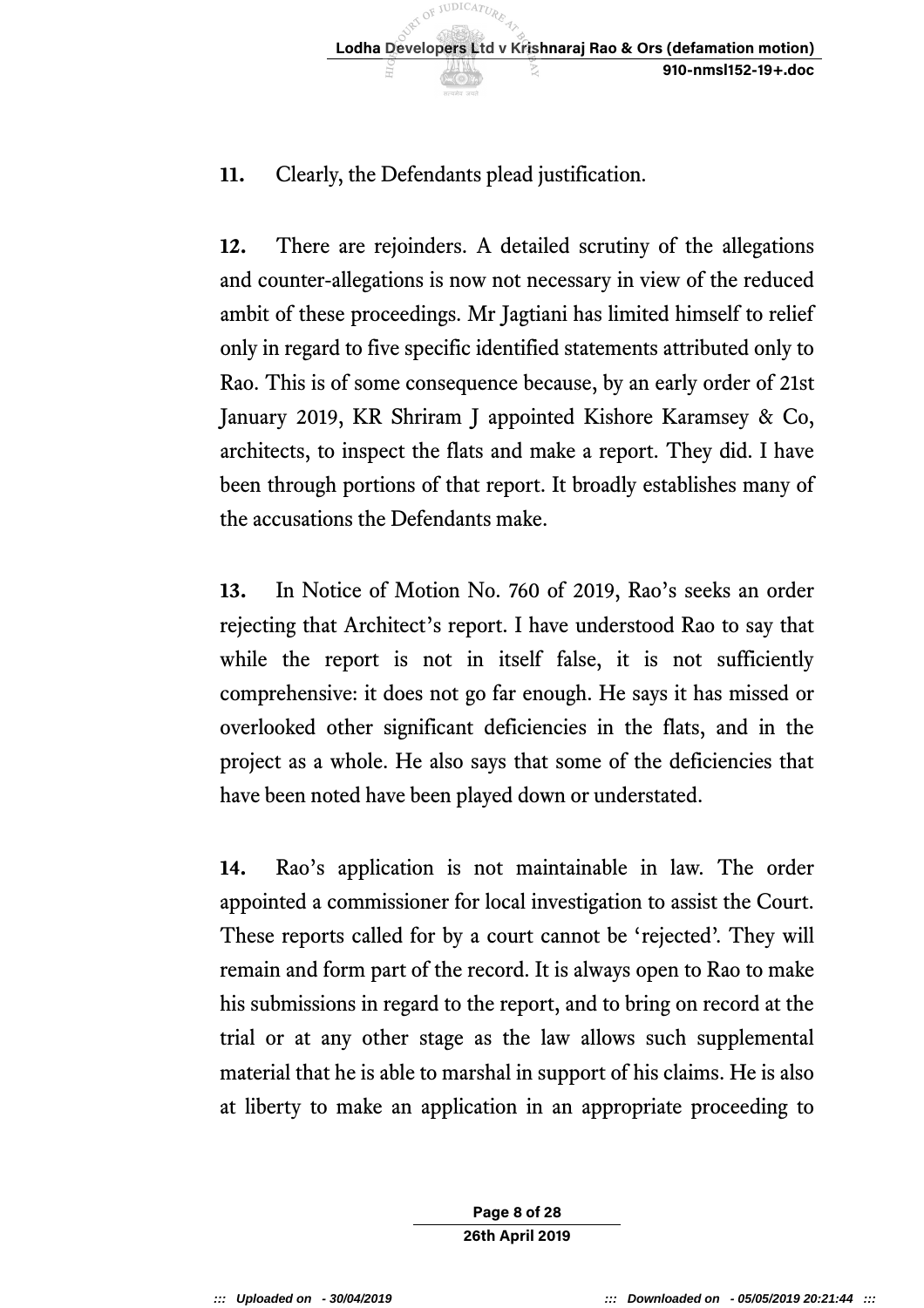have a more detailed report prepared, to engage his own experts and to lead those reports in evidence. But all this must necessarily await the further progress in the suit. Rao's Notice of Motion No. 760 of 2019 will thus stand dismissed, but with this express liberty reserved to him to adduce further material in support of his contentions or to seek in this suit or other proceedings a fresh or more detailed enquiry. What I am rejecting is his prayer that the report by M/s Kishore Karamsey and Co be rejected.

 **15.** What remains of Lodha's Motion for interim relief is a set of five statements that Mr Jagtiani has culled out and given to me in a statement that I have taken on record and will now mark **"X1"** for identification with today's date. I am reproducing each of these statements below as being the ones, and the only ones, in respect of which Lodha now seeks an injunction against Rao (and only against Rao). As to Thard and Jaisingh, I will consider Mr Andhyarujina's submissions on their behalf later in this order.

 **16.** I will set out each of these five statements, note what Rao has to say on each where necessary, and then return my finding. Given this narrowing, I have not found it necessary to view the videos included in the blog posts that Rao made available online including those related to Thard's and Jaisingh's flats.

# **17. RE : STATEMENT 1 OF 5:**

 *"The suited-booted residents of Lodha NCP have been conned into living on a construction site, and MMRDA officials who issued the certificate, are in connivance. It's an* 

> **Page 9 of 28 26th April 2019**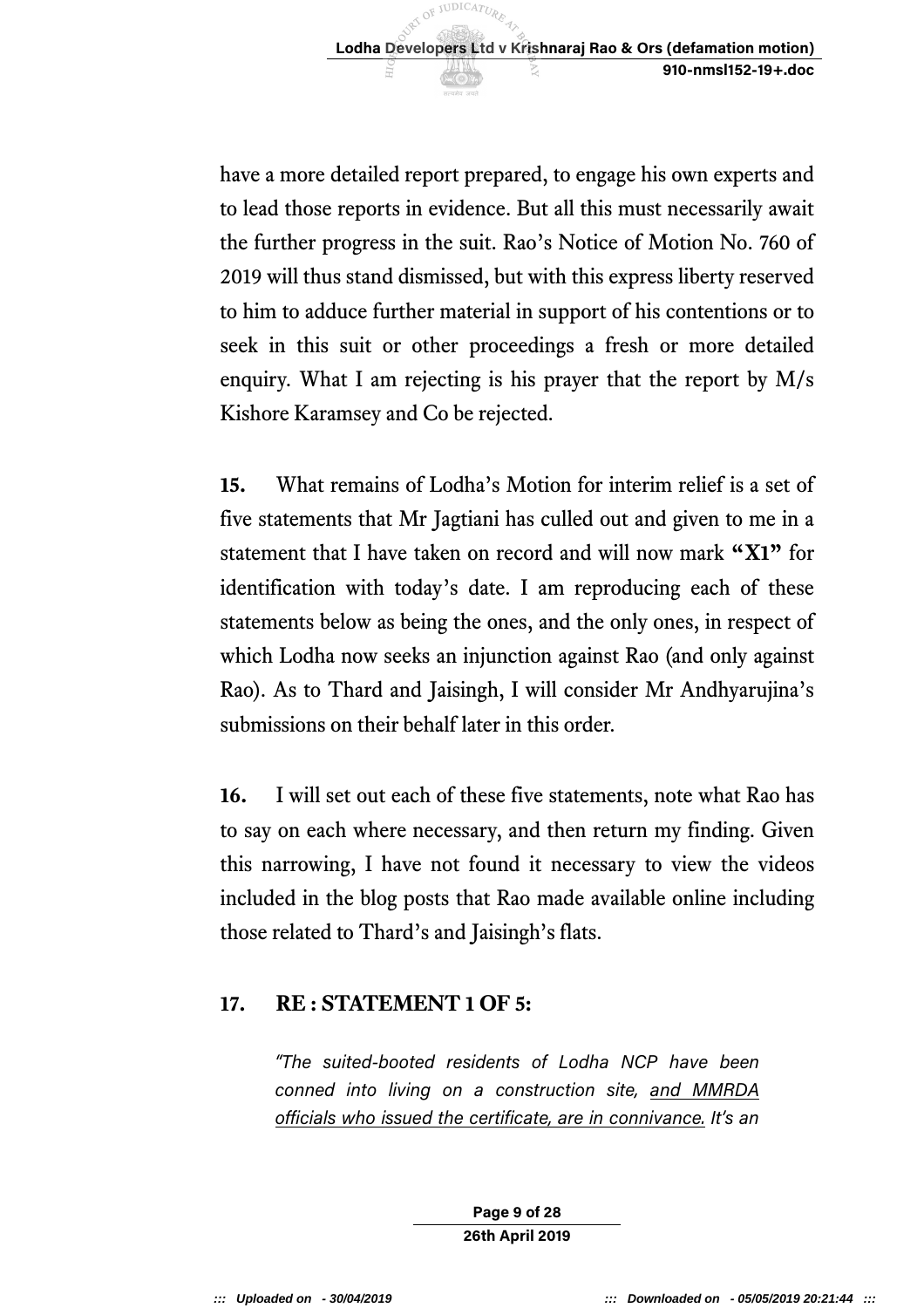*open secret hiding in plaint sight. it's the proverbial elephant in the room.* 

# **Contained in:**

 Blog Post 6 tilted *"Lodha NCP residents, where are your recreational open spaces?"* [**Exhibit 'O' @ 201 to the Plaint]** 

 **17.1** This is part of Rao's blog post of 9th January 2019. The statement that Mr Jagtiani says is offending is in the last paragraph. Rao is emphatic that he stands by this statement. This means that in law it is incumbent on Lodha to demonstrate that this statement is per se defamatory. I will turn to a discussion of a law presently, but it seems to me clear that this statement does not fall within that definition. It is undoubtedly comment. Some may say it is aggressively worded, but that is possibly the worst that can be said about it. It is not without factual context. To claim that it should be read in isolation without its preceding paragraphs is as unfair as it is untenable. The preceding four paragraphs make it clear that according to Rao, and he claims he is in the position to justify and demonstrate this, a local or special planning authority has granted permission for occupation of a structure that is nowhere near ready or fit for occupation. It is, he says, risky. The allegation of connivance in the last paragraph is a conclusion that he believes that he can legitimately draw for he questions how any authority could lawfully have granted any such occupancy certificate, complete or partial, for a project so far from readiness.

 **18.** I will not therefore grant the injunction that Mr Jagtiani seeks in respect of statement no.1.

> **Page 10 of 28 26th April 2019**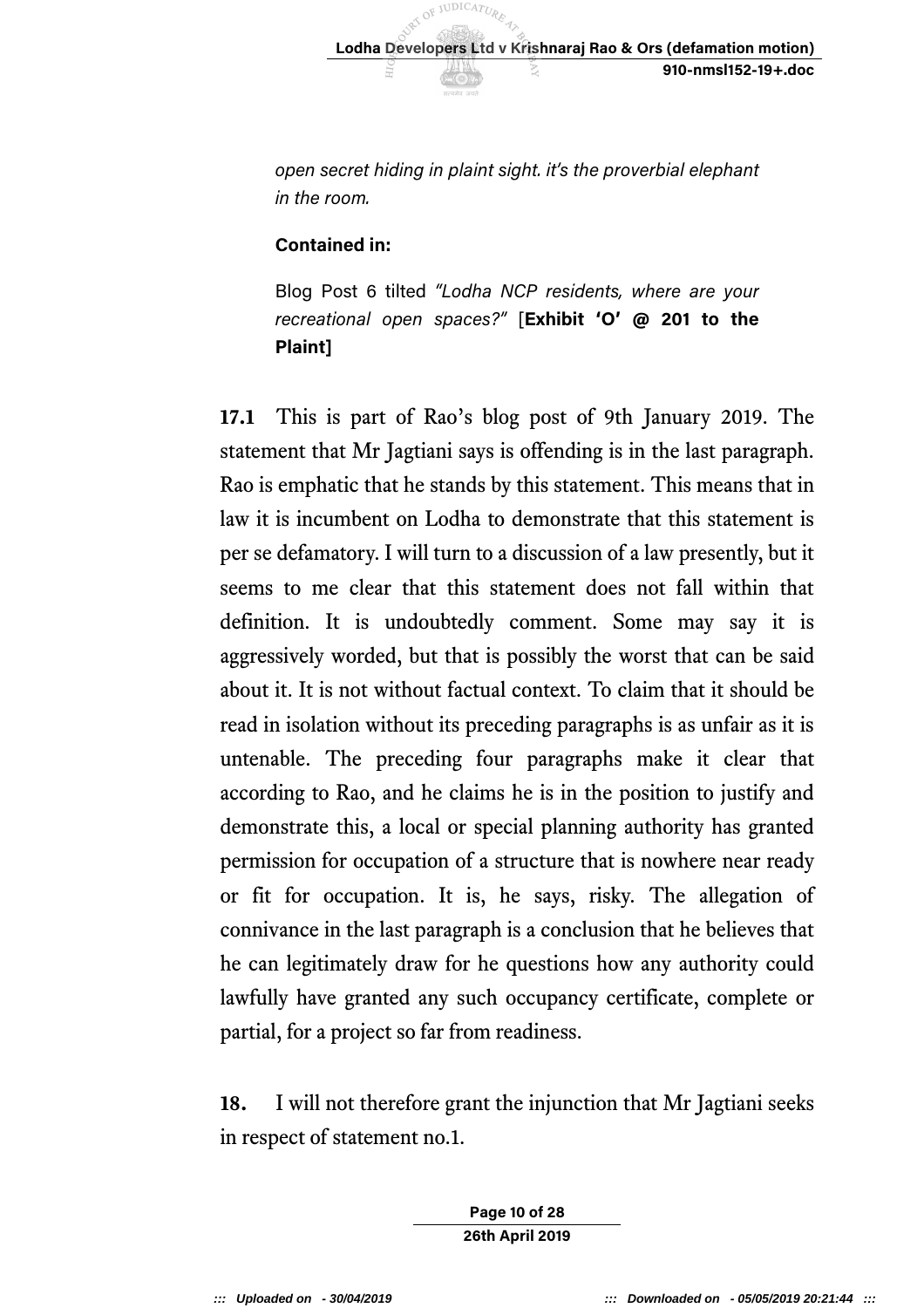# **19. RE: STATEMENT 2 OF 5:**

 *"It is a large plot of land which has been leased from*  MMRDA  *infrastructure, very honestly there has been a lot of 'golmaal' in the way they have acquired the plot, in the was MMRDA*  which has been originally intended for *has leased them the plot...."* 

## **Contained in:**

 Video 18 titled *"Lodha Defamation Case Against Us for Criticizing Lodha New Cuffe Parade Wadala"* [**Transcript – Exhibit AA @ 230 to the Plaint**]

 **19.1** Rao states he has sources to establish the correctness of what he has said here. In fairness, he agrees that factual material is not disclosed or stated in this passage. He agrees that he will not repeat the statement without the necessary factual basis. I accept that statement, but clarify that this is not to be construed as a requirement that he must reveal his sources nor an assessment of the sufficiency of that factual material. His statement is only to this  limited purpose: *that without supporting factual material this statement at page 30 and culled out in this form will not be repeated hereafter*. Rao's statement is noted and accepted.

# **20. RE: STATEMENT 3 OF 5:**

 *"That said it does not mean that they can … make a product … without following rules and norms, National Building Code and DC Regulations" … "Various norms for designing a building … have been thrown to the winds."* 

# **Contained in:**

**Page 11 of 28 26th April 2019**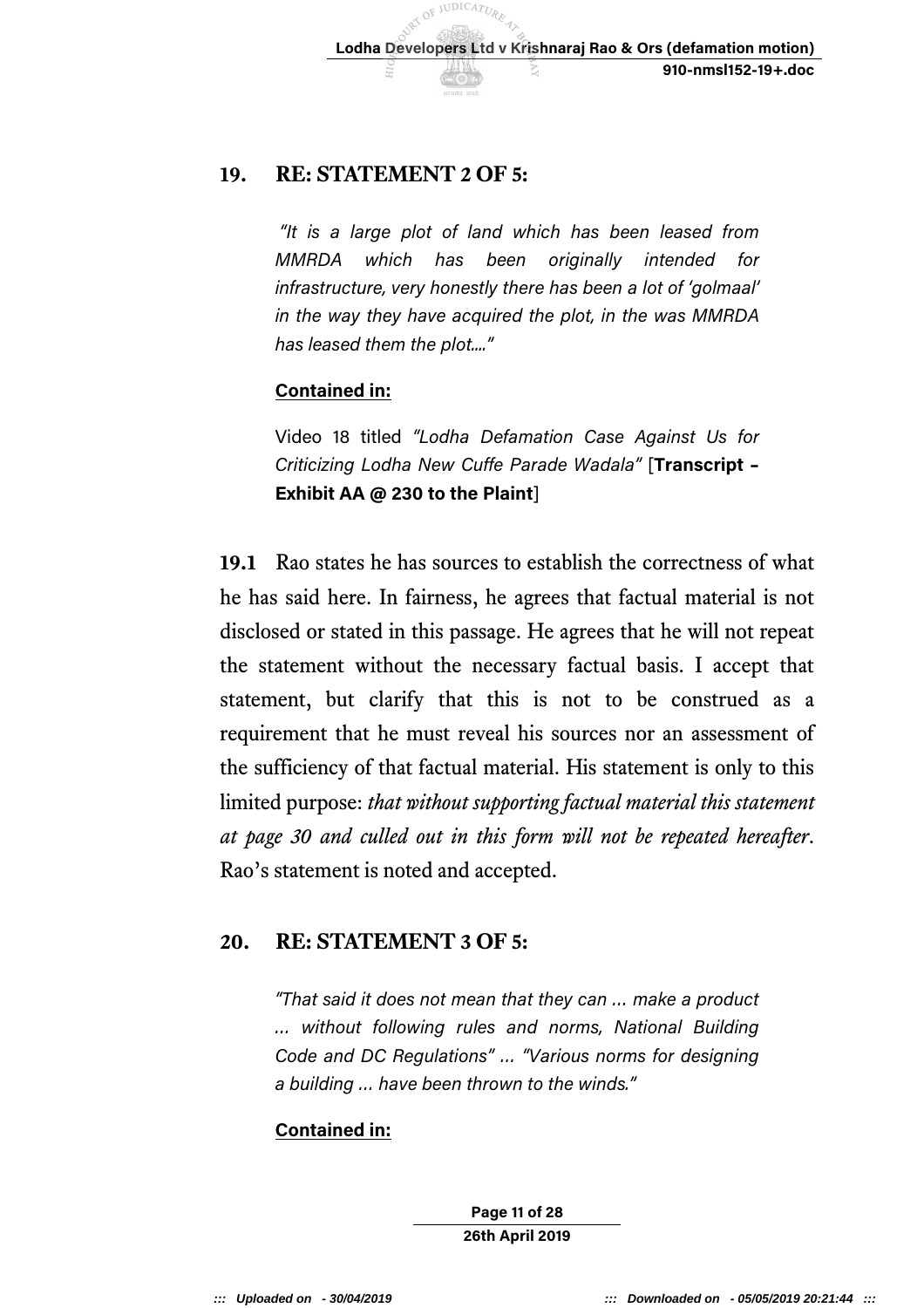

 Video 18 titled *"Lodha Defamation Case Against Us for Criticizing Lodha New Cuffe Parade Wadala"* [**Transcript – Exhibit AA @ 230 to the Plaint - @ 231**]

 **20.1** This is part of the same written transcript as Statement No. 2. The extract is only partial. I reproduce the whole of it.

 *"That said it does not mean that they can play with the lives of people and does not mean that they can made a product which is shoddy or ill-conceived without due process and without following rules and norms, national building code and DC regulations that we have to keep quiet just so that their brand identity does not suffer. I do not believe this and I am not going to stand for it, how any court is going to see things, quite honestly that is the state of affairs that I would oppose even at the cost of committing 'Contempt of Court'.* 

 *I say this with full consciousness of the seriousness of what I am saying, I like to believe that the judiciary of our country is not going to throw the common man to the dogs. I would like to believe that the judiciary is there to uphold the quality of life, the rules, the laws, the norms, the standard practices that have been established and is not going to stand by as builders violate these norms and rules and standard practices and throw them to the winds..."* 

 **20.2** I will leave aside the second portion, which is an expression of Rao's expectation of the judiciary. The first portion is what affects Lodha. The allegation here is that there is been a violation of rules, norms, the National Building Code and DC Regulations. It is true that this is been stated in generalised terms without particulars. Rao says, as he did for the previous comment, that he reserves to himself the right to show particulars of these violations and that if he agrees

> **Page 12 of 28 26th April 2019**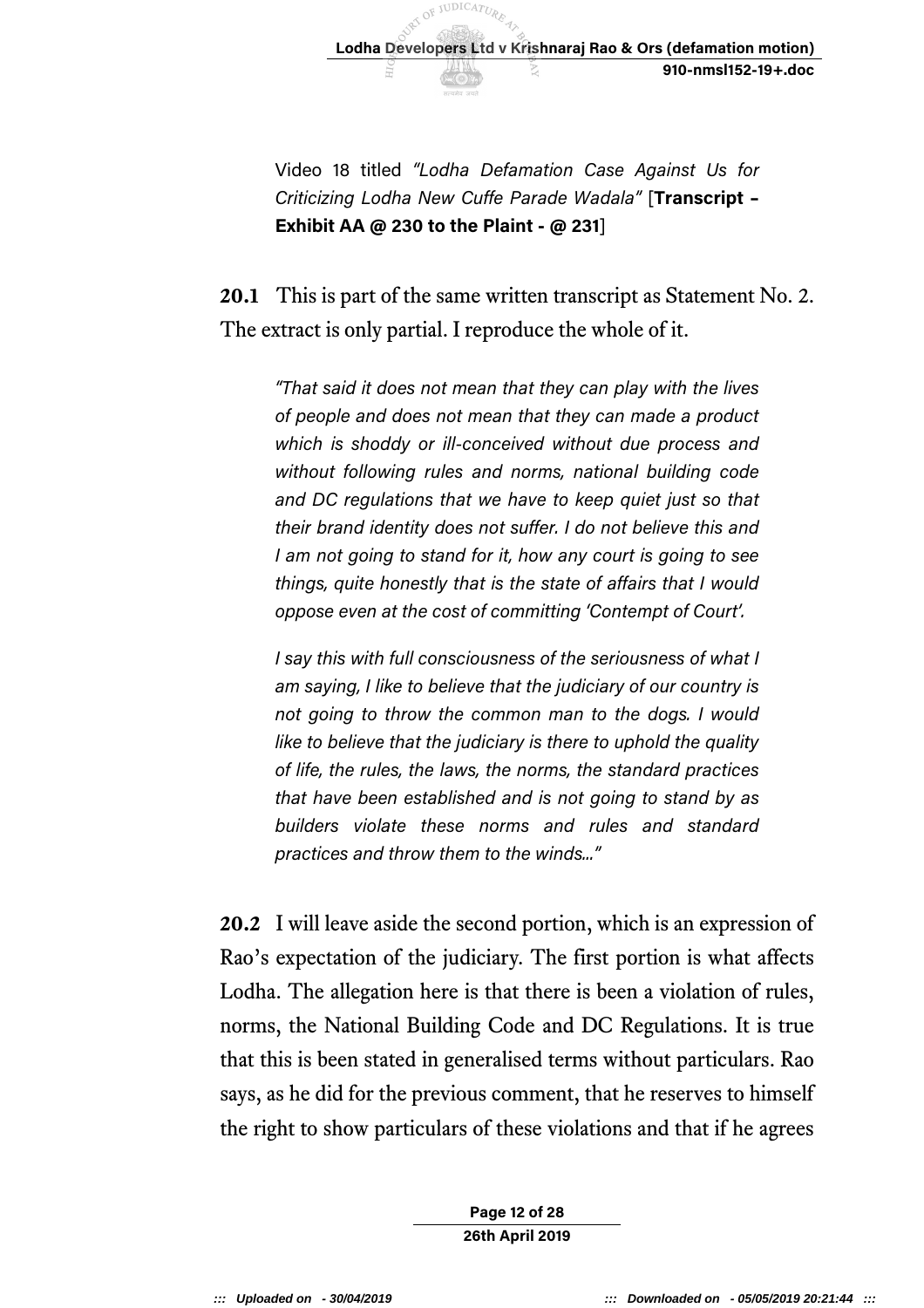not make a generalised statement hereafter it is with that express reservation and qualification. Indeed, Rao states that as regards the Thard's and Jaisingh's flats there is a previous architect's report which points out specific violations. That report has been included in his Affidavit in Reply from page 363. This is a report of Nadkarni & Co, a firm on this Court's panel. The report is of 7th January 2019. It was commissioned by Jaisingh. The report does say there are violations of the NBC and the DCRs, but does not say which. It does point to a very specific carpet area deficit. The accuracy and correctness of this earlier report are disputed. Mr Hariani for Lodha also submits that it is not sufficiently specific to substantiate what the Defendants have said. That submission is noted.

 **20.3** It is difficult to accept Mr Jagtiani's statement that the statement is per se defamatory. It will have to await trial. There is some material supporting justification. There is no law that demands that an interim stage a defendant in such an action must prove all his justifying evidence.

 **20.4** Consequently there can be no injunction of the nature that is sought in regard to this third extract.

# **21. RE: STATEMENT 4 OF 5:**

 *"Banks are part of the Lodha scam" … "Banks are also involved with Lodha in passing of loan" "This is because Lodha is such a big customer of the banks that Lodha dictates terms to the banks ..." … "Banks have an approved project finance form and mostly normal builders who are there have to fill up that bank form. But over here it is* 

> **Page 13 of 28 26th April 2019**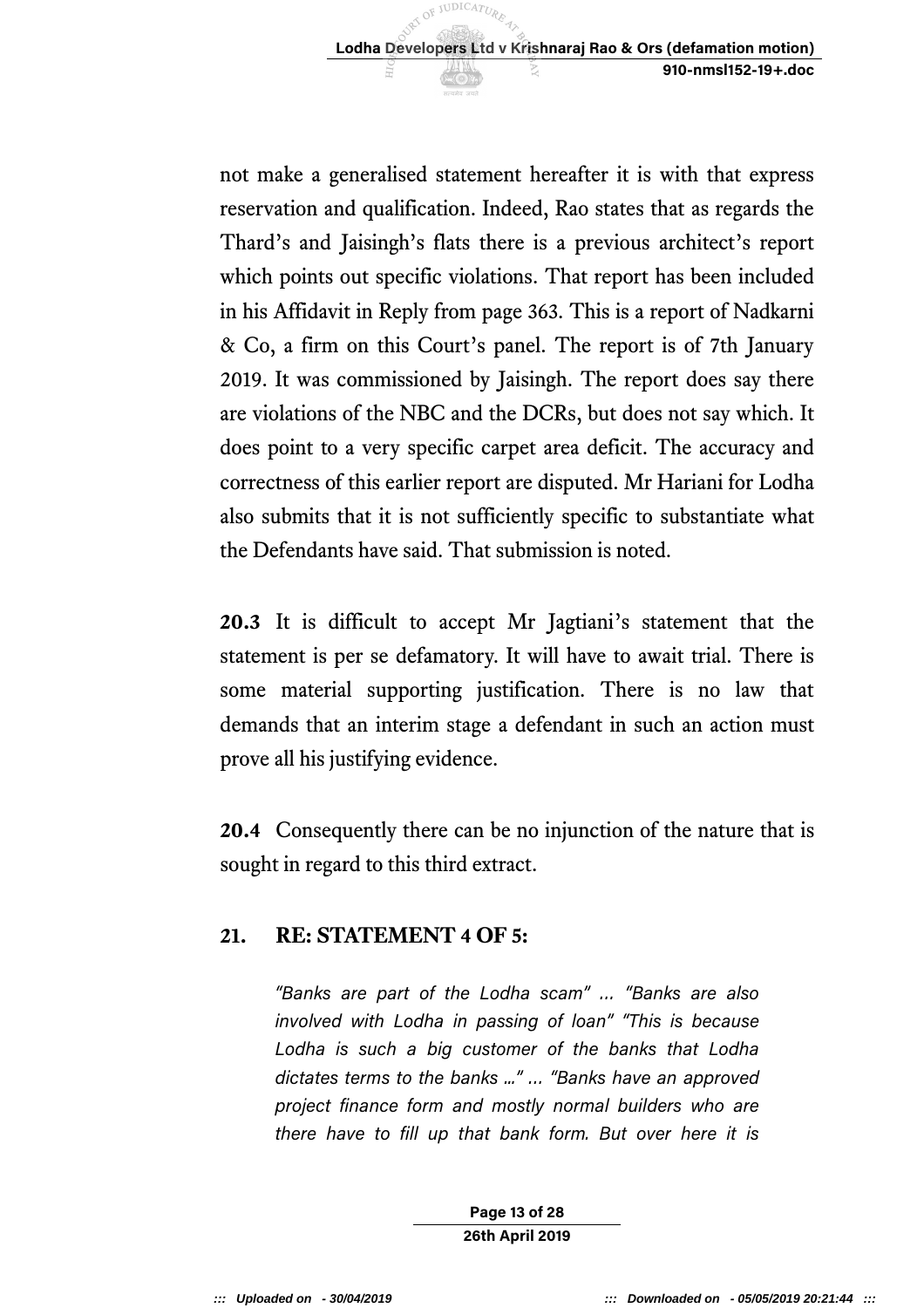*completely opposite. Over here the APF from is made by Lodha. And banks fill it up." … "Banks take this kind of risk because Lodha is giving them bulk business. They also tend to dominate them." … "If any bank says that we will not fill up your AFP form, you fill up our APF form, then Lodha will tell them that we will not recommend your bank. We will tell our clients to go to your bank. So this way there are a couple of banks which are blacklisted by Lodha" … "HDFC Bank have got the bulk of the home loans of Lodha. They are hand in glove with them and are protecting them...."* 

## **Contained in:**

 Video titled *"How banks are part of the Lodha scam"*   [**Transcript 'L' @ 433 to Plaintiff's Rejoinder to Defendant No. 1's Reply dated 21.01.2019**]

 **21.1** This is not part of the Plaint. It is part of the Rejoinder to Rao's Affidavit in Reply.

 **21.2** This extract is from a video that was at least partly in Hindi. The offending portion is scattered over this transcript. Rao is accused of having said without justification that banks are also involved with Lodha regarding the manner in which loans are passed. Lodha dictates terms to the banks. It is a large customer that banks cannot refuse. Banks have an approved project finance form. Most have to fill up the bank-mandated form, but in this case it is Lodha that does so because Lodha sends bulk business to the bank. If there is any protest, then Lodha does not recommend the home purchase financing from that bank. One particular bank is mentioned, and it is alleged that it is in cahoots with Lodha.

> **Page 14 of 28 26th April 2019**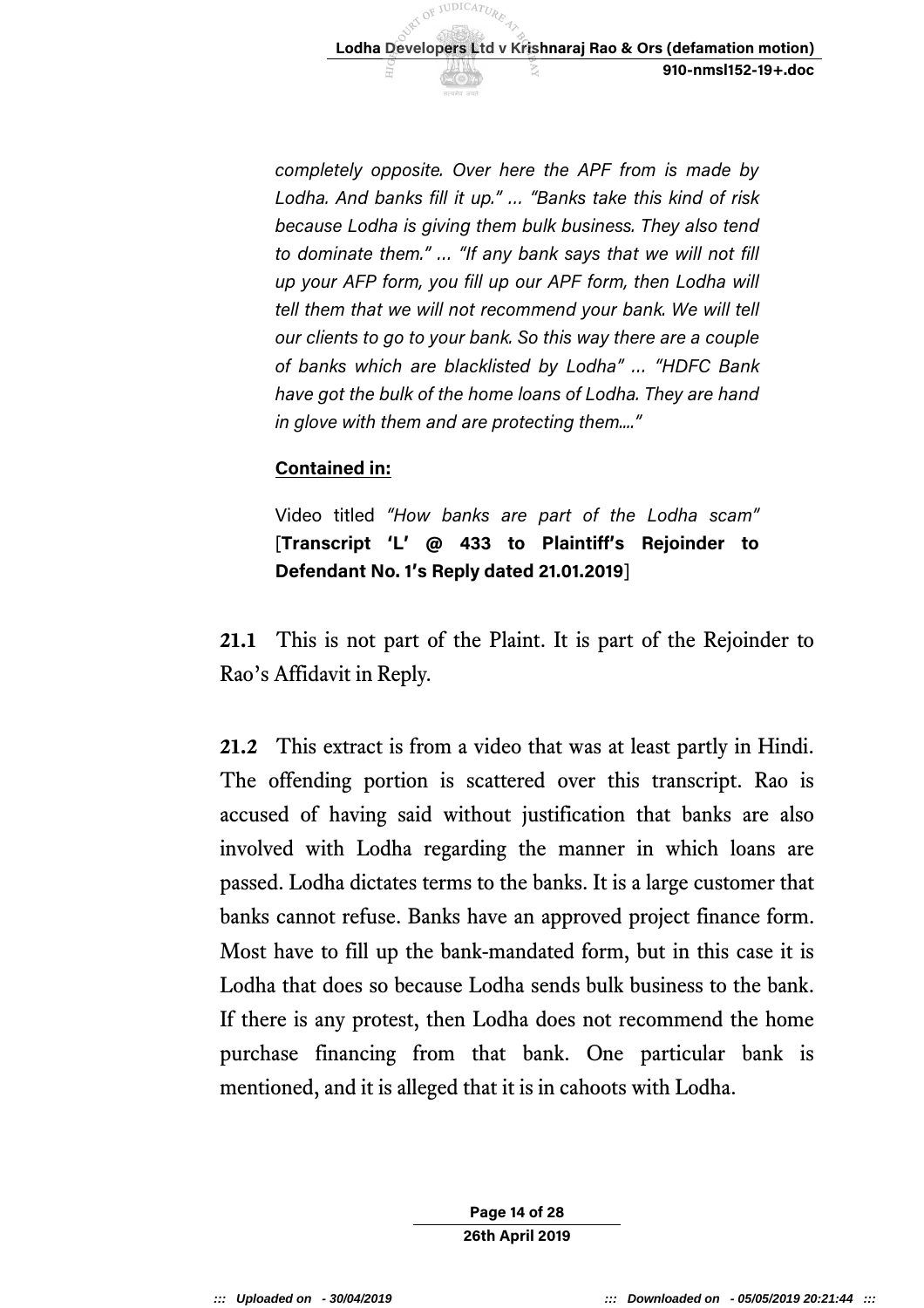**21.3** The context has nothing at all to do with mere financing or even the level of influence or money muscle, but is traceable to an allegation Mr Rao makes that the entire financing structure is based on an incorrect statement of the actual carpet area of the flats being sold. This overlaps what is being said in the previous extract. In addition, there are incorrect representations as to the phases or stages of constructions and their date of completion. He illustrates this by saying that the area mentioned supposedly includes balconies. Mr Jagtiani's response, that this is something to which the purchasers have agreed in their purchase documents, is underwhelming, and that is putting it mildly. What Rao says is that financing is obtained on the basis of a carpet area representation Lodha knows to be inflated and incorrect. This home-grown definition of carpet area as including balconies (and perhaps flower beds) is a statement of fact. That is indeed how the carpet area has been computed. Whether this is lawful or not, and if not, why this has been done, is an opinion, and falls squarely in the realm of fair comment. When therefore Mr Jagtiani says that this is 'per se defamatory', he throws down the gauntlet: he challenges Rao to show that any part of it is true. Once Rao does this, and there is now supporting material from Nadkarni's report, it is for Mr Jagtiani to show that the allegation is without a vestige of truth, *and that it was always so, i.e. that Rao never had any basis for his statement*. He cannot. And so, I have not even turned to Rao for his view.

 **21.4** On an objective assessment, I find that what Rao has said here is in an opinion, fair comment or argument with some basis in fact. There is no question of an injunction or even of asking if he will volunteer a statement.

> **Page 15 of 28 26th April 2019**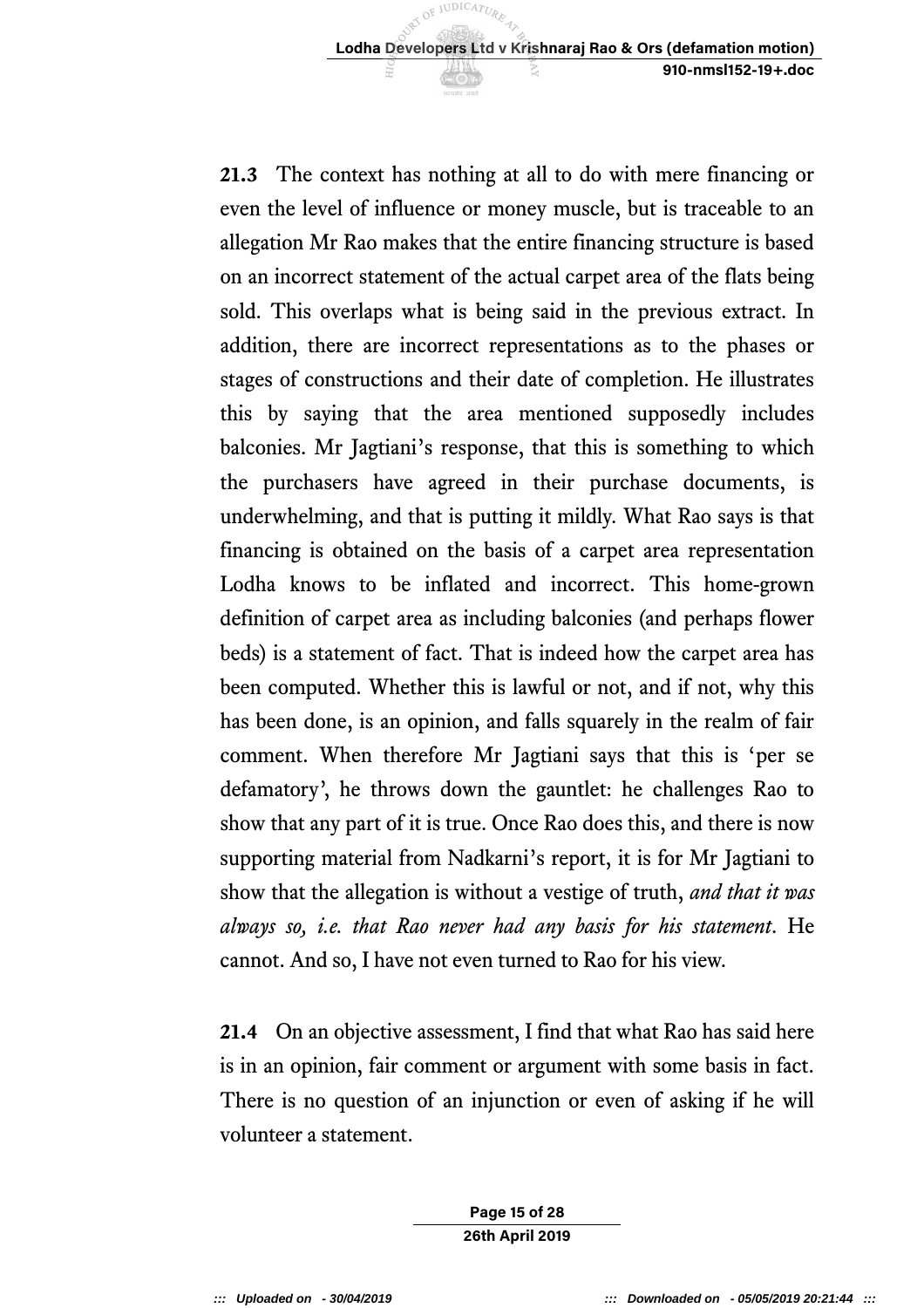

 **21.5** Lodha may or may not like the use of the word 'scam'. Courts are not here to pander to Lodha's notions of exquisite linguistic delicacy. If indeed there is this carpet area misstatement in the agreement itself, and obviously that statement was presented by Lodha with purchasers having no say in the matter, then there may be a storm coming with other, far harsher, words looming on the horizon. The statement is not, prima facie, per se defamatory.

## **22. RE: STATEMENT 5 OF 5:**

 *"...[The basement of Lodha New Cuffe Parade does not have Occupation Certificate. The fire brigade has not inspected it, MMRDA has not inspected it, MMRDA will not certify it, it cannot be certified as it stands. I suspect that in the space where they had permissions for 3 basements, they have gone and built 4 basements on the top of it, to cut corners and maximize their basement space and now they do not have enough head space left for proper air circulation and that is a chronic problem that is not a problem that Lodha can fix. I am sorry to give you the bad news guys many parts of Lodha New Cuffe Parade is an unfixable problem. It is a ticking time bomb and the authorities need take note of it."* 

 *"The hazard is that [in the basements] the fire systems are not in place, that the ventilation is not in place and there is no scope for ventilation. ..."* 

## **Contained in:**

 Video titled *"Lodha NCP Basements are ticking time-bomb. Mumbai Fire Brigade, you have been warned."* [**Transcript – Exhibit J @ 426 to Plaintiff's Rejoinder to Defendant No. 1's Reply dated 21.01.2019**]

> **Page 16 of 28 26th April 2019**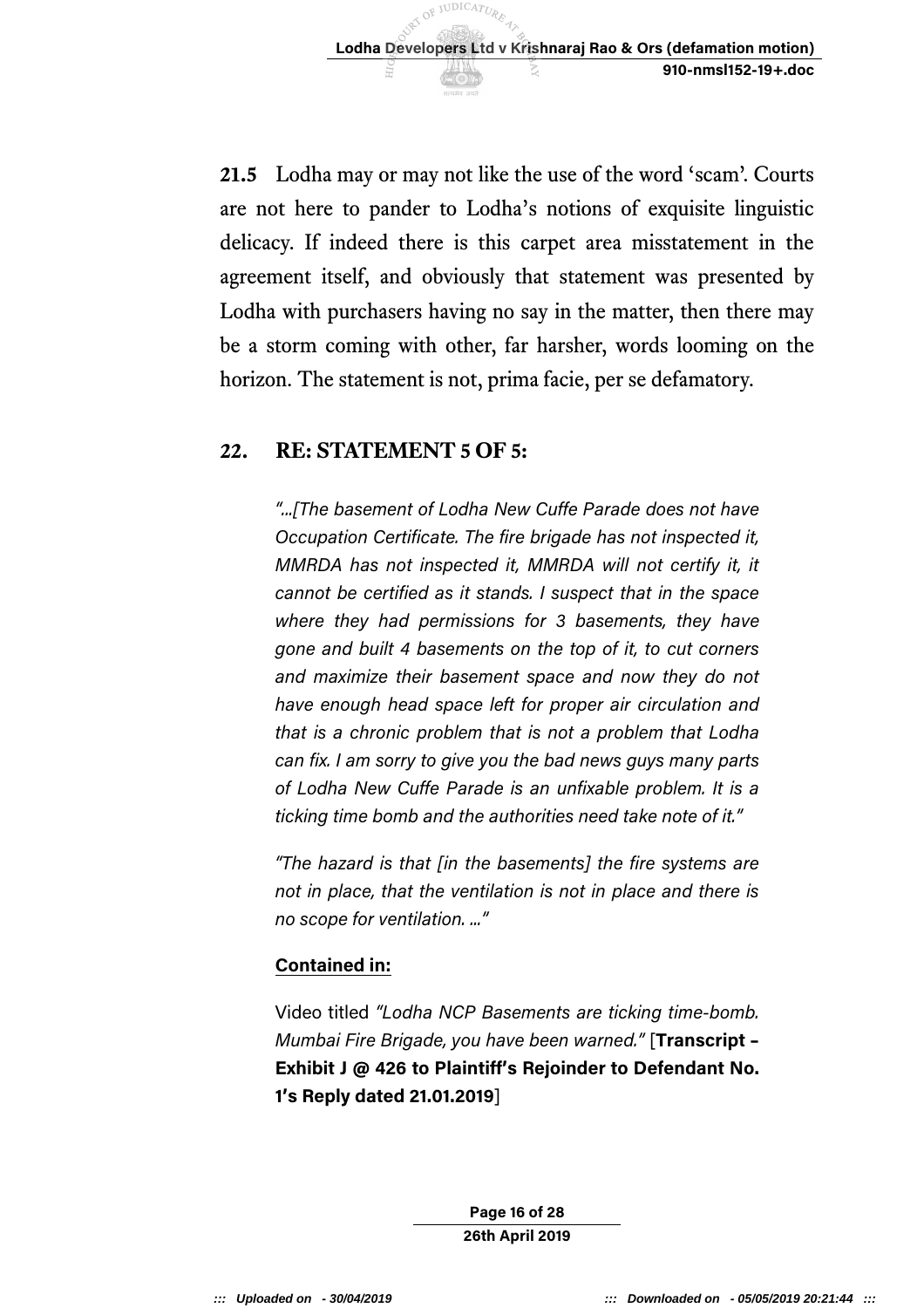

 **22.1** This allegation is in relation to an occupation certificate. The relevant portion must be approached with some caution. Rao is accused of saying that the basement of this entire complex does not have an occupation certificate. The fire brigade and MMRDA have not inspected it and it cannot be certified as it stands. He alleges that with permissions for three basements, four were constructed. He also alleges, importantly, that the clearance or head space is inadequate for proper air circulation and ventilation. He says this is a problem that cannot now be fixed since the construction is done. He says that this is a fire hazard with inadequate provision for ventilation.

 **22.2** Rao maintains the underlying factual basis. He says it is inconceivable that any occupation certificate or any form of certification of fitness for the purpose could ever have been granted to such basements. It may be that there now exists some form of certification. That would not mean the underlying deficiencies do not exist. The issuance of a certificate is a fact, but it does not postulate the correctness or lawfulness of the issuance of that certificate. He believes that no such occupation certificate for the basements, full or partial, could in these factual circumstances ever have been granted. He maintains that it constitutes a safety, fire and health hazard. He has a somewhat colourful description of it, but I will let that pass. He does say that there is not enough clear space for the exhaust or extractor fans to draw polluted air. In some cases he has himself seen, the vents or circulators are blocked by beams and structural elements, as also by pipes and other civil works preventing proper air flow. The carbon monoxide sensors are not calibrated. All always only show zero.

> **Page 17 of 28 26th April 2019**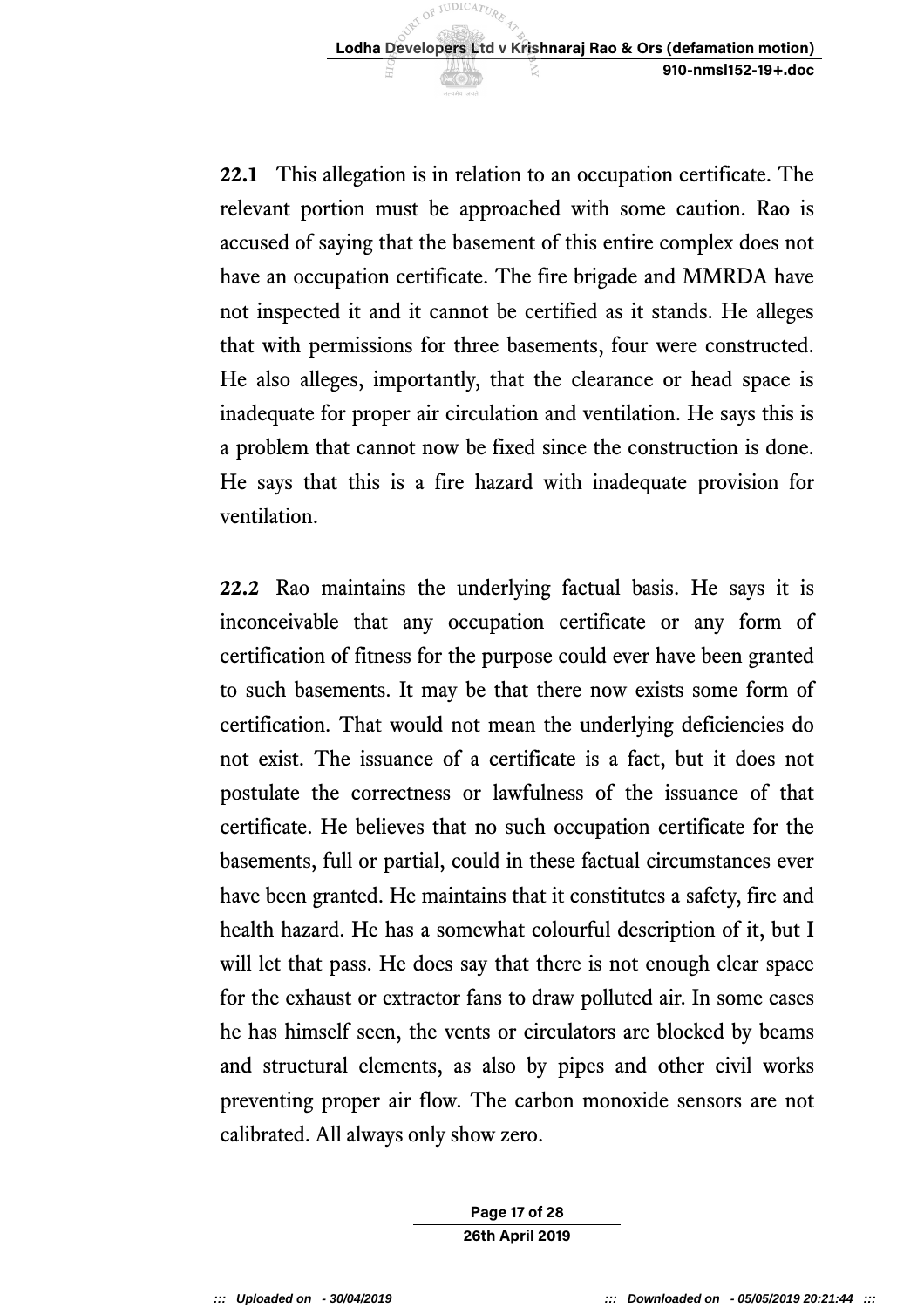**22.3** How is it possible to say that this statement is 'per se defamatory'? I am not assessing whether Rao is able to prove his statements. The test is whether he claims justification — he does — and whether he is able to demonstrate even prima facie that such a state of affairs exists. On what does he base this? He says he has himself seen all this. He knows first-hand of these conditions. He says that while he may not himself be an expert, he was accompanied by one such person who was, but whose name he cannot reveal. He therefore maintains that this was based first on material that he himself saw. But he does not rest at that. He not only wrote about it. He videographed it. He took photographs of it. There is, therefore, contemporaneous documentation that he asserts in justification of what he says in this context.

**22.4** For this statement, too, no injunction can be granted.

 **23.** We have travelled a very great distance from where the plaint began, which is to say with a frontal assault on the Defendants personally, accusing them of being blackmailers and extortionists, all making false allegations for publicity, and without factual basis. The plaint suggests that nothing that was stated in this material was true, and almost the whole of it was defamatory; what was true was trivial and was in the nature of routine rectification. Prima facie that does not appear to be so, and Lodha must be held to have failed to make out a prima facie case even on these five statements to which Lodha has now limited its injunction application.

> **Page 18 of 28 26th April 2019**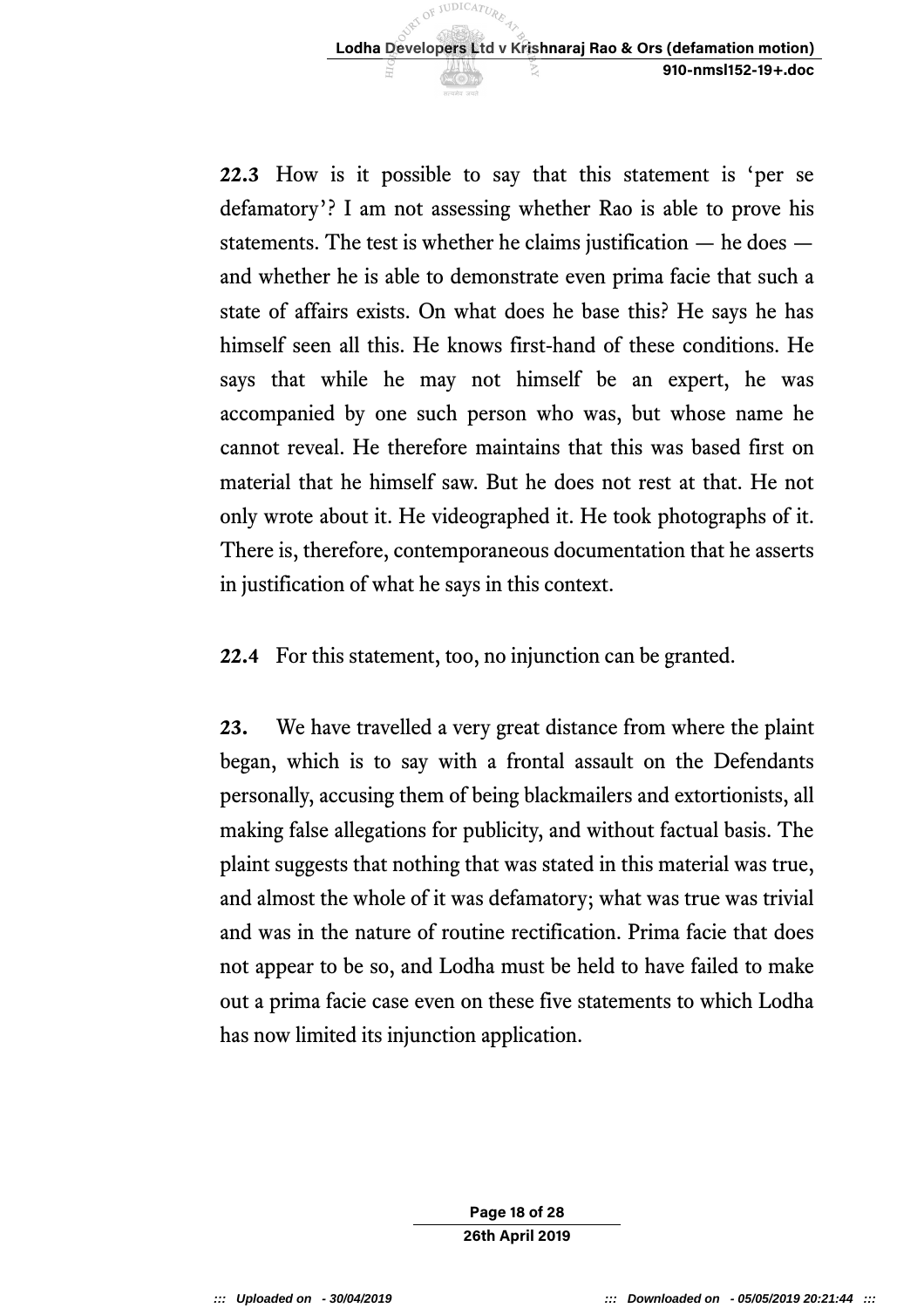**24.** There are two other factors of cardinal importance in this regard. The first is what I have referred to already, viz., that Rao sent Lodha an advance copy of the material on 8th November 2018, and a reminder on 12th November 2018 but to which he had no reply. There is Lodha's failure to even mention this email correspondence. Lodha was not unaware that this material was coming its way. I find that wholly unacceptable. Lodha strains every nerve to give the impression it was blindsided by the publication of this material. It was not. Rao acted as would have any print journalist. He gave Lodha an opportunity to respond. Lodha did nothing. In its plaint, it suppresses all mention of this. In this factual scenario, I do not see how Lodha can be heard to say that it has any equity on its side entitling it even on these restricted five elements to a broad order gagging Rao. I am therefore clear that the only restraint under which I can conceivably place Rao today is that which he himself volunteers and which I have noted above. Beyond this not only am I unwilling to go, but I also believe the law will not let me go.

 **25.** There is one other aspect. I believe I must mention it, though in fairness Mr Jagtiani may be correct in saying that it has not yet been placed on Affidavit. I will therefore note it only in general terms. Rao showed me some documents that indicate that another flat purchaser took the Right to Information Act route to obtain some information including copies of the sanctioned plans and occupation certificate. The Public Information Officer seems to have sent this on to Lodha for comments. To my very great surprise, I find that this request for disclosure was opposed tooth and nail even up to appellate proceedings with Lodha claiming something

> **Page 19 of 28 26th April 2019**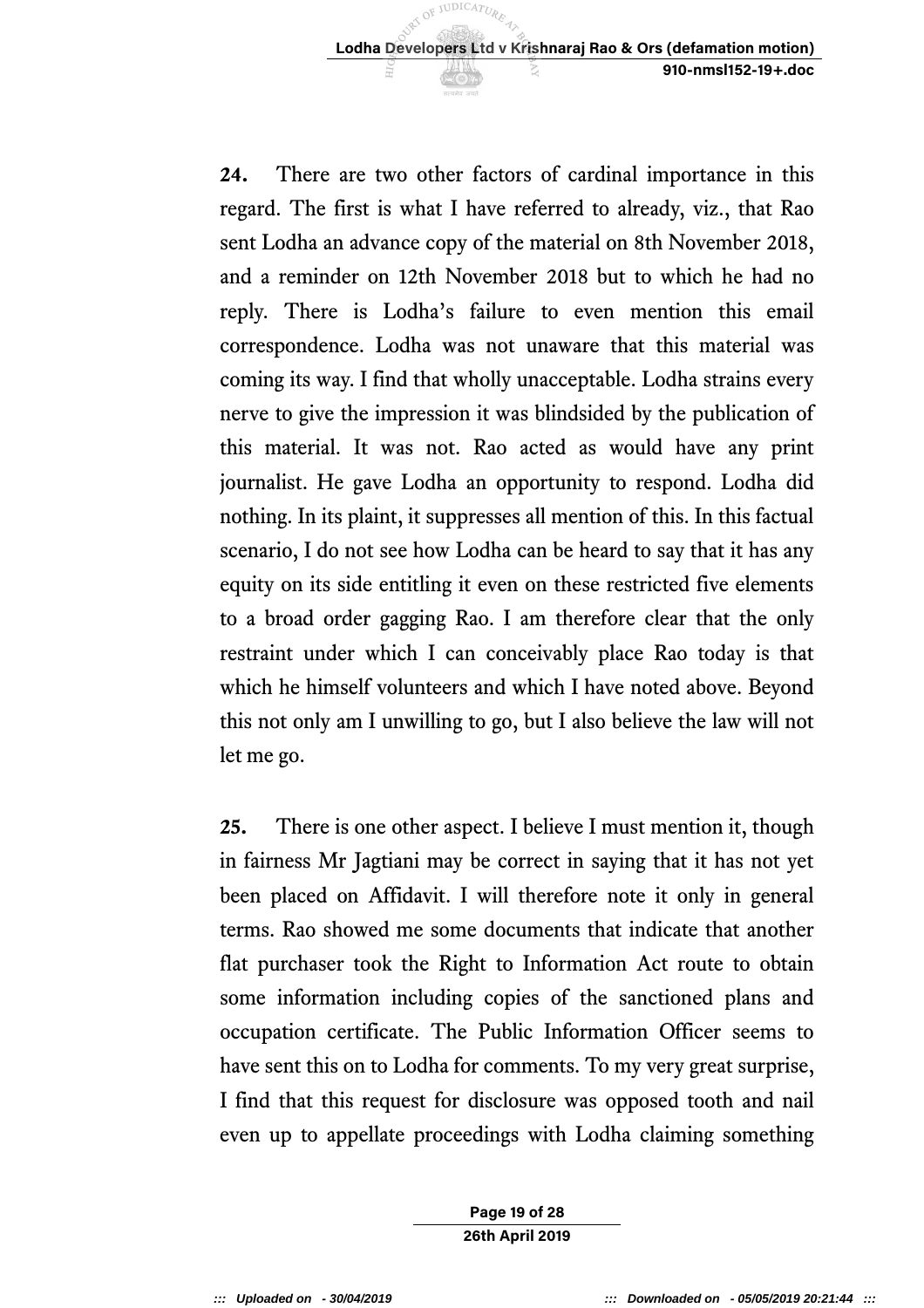called 'commercial confidence' , 'trade secrets' and 'intellectual property protection'. Against a flat purchaser I do not see how any vendor of a consumer facility or product can make any such claim. The implications for Lodha are serious, and none redound to its credit. Is the flat purchaser not entitled to see a sanctioned plan? An occupancy certificate? Not entitled at all to any information about the flat in which he supposed to live? Is he supposed to simply pay money and then accept whatever he is given to him without complaint? I do not see how a builder or developer offering flats for sale is any different from a manufacturer of plastic buckets or any other consumer product. There is nothing so very special about Lodha. It has no special immunity or privileges. If there is a defect, its purchasers, like all consumers, are entitled to entitled to complain; and they may complain often, and loudly, and in every available medium. It is no answer for the manufacturer or producer of a defective product to claim commercial secrecy, confidentiality or to shelter behind trade secrets or intellectual property protection laws. The Right to Information Act was brought into force for a reason and it has an avowed a constitutional mandate. There is no reason this should be compromised for any builder.

 **26.** With this, let me to turn very briefly to what it is that the law mandates and what it requires of a plaintiff to succeed in such an action. Our starting point must be the early decision of BJ Wadia J in  *Mitha Rustomji Murzban v Nusserwanji Nowroji Engineer.***<sup>1</sup>**That was a decision at the trial of the suit. The allegation was that certain female students attending a class would have their future ruined

-

**Page 20 of 28 26th April 2019** 

 **<sup>1</sup>**AIR 1941 Bombay 278.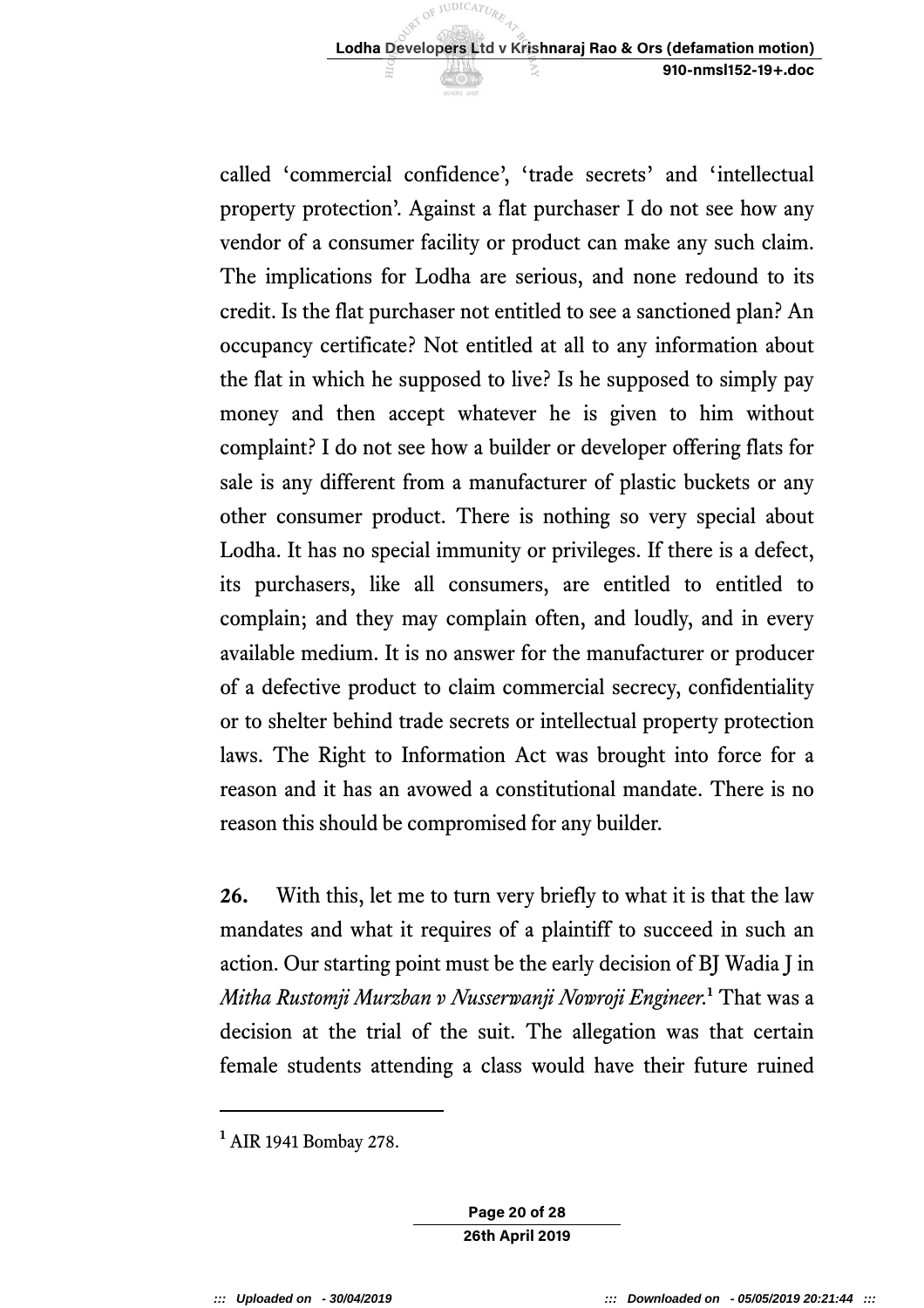because of one person. Wadia J held that no action lies against a defendant who can prove that the words complained of are a fair and bona fide comment on a matter of public interest. The defendant must show that the subject on which he commented is a matter of public interest, that the statements of fact that he makes are true, and that his comment is fair and bona fide. His criticism must be expressed fairly. Wadia J quoted Lord Esher ME in a very early decision of 1887 as saying that fair comment is that which, in the opinion of jury, is not beyond what any reasonable or fair person, however prejudiced, might say.**<sup>2</sup>**Every latitude must be given to opinion and to prejudice, and then we must see whether a fair or reasonable person would make such a comment. That the comment is independent, bold or exaggerated — or even grossly exaggerated — does not make it unfair.

 **27.** Let us test this against a few of the cases to which Mr Jagtiani now restricts his case. Take for instance the question about the basements, their safety and how occupancy certificates could have been granted. As I have noted there is a material to substantiate this. When Rao says this is unsafe, a disaster waiting to happen (or words that effect), can it really be said not to be fair comment, or not in the public interest? The comment is bold. It is independent. Even if it is prejudiced, it is not unfair. At the interim stage, I must assess whether there is enough material that led Rao to believe that, in circumstances such as he noticed no reasonable, straightforward or diligent person or right-minded authority could ever have issued an occupancy certificate. Similarly, when he questions the basis on

**Page 21 of 28 26th April 2019** 

 $\overline{a}$ 

 **<sup>2</sup>***Merivale v Carson*, (1887) 20 QBD 278.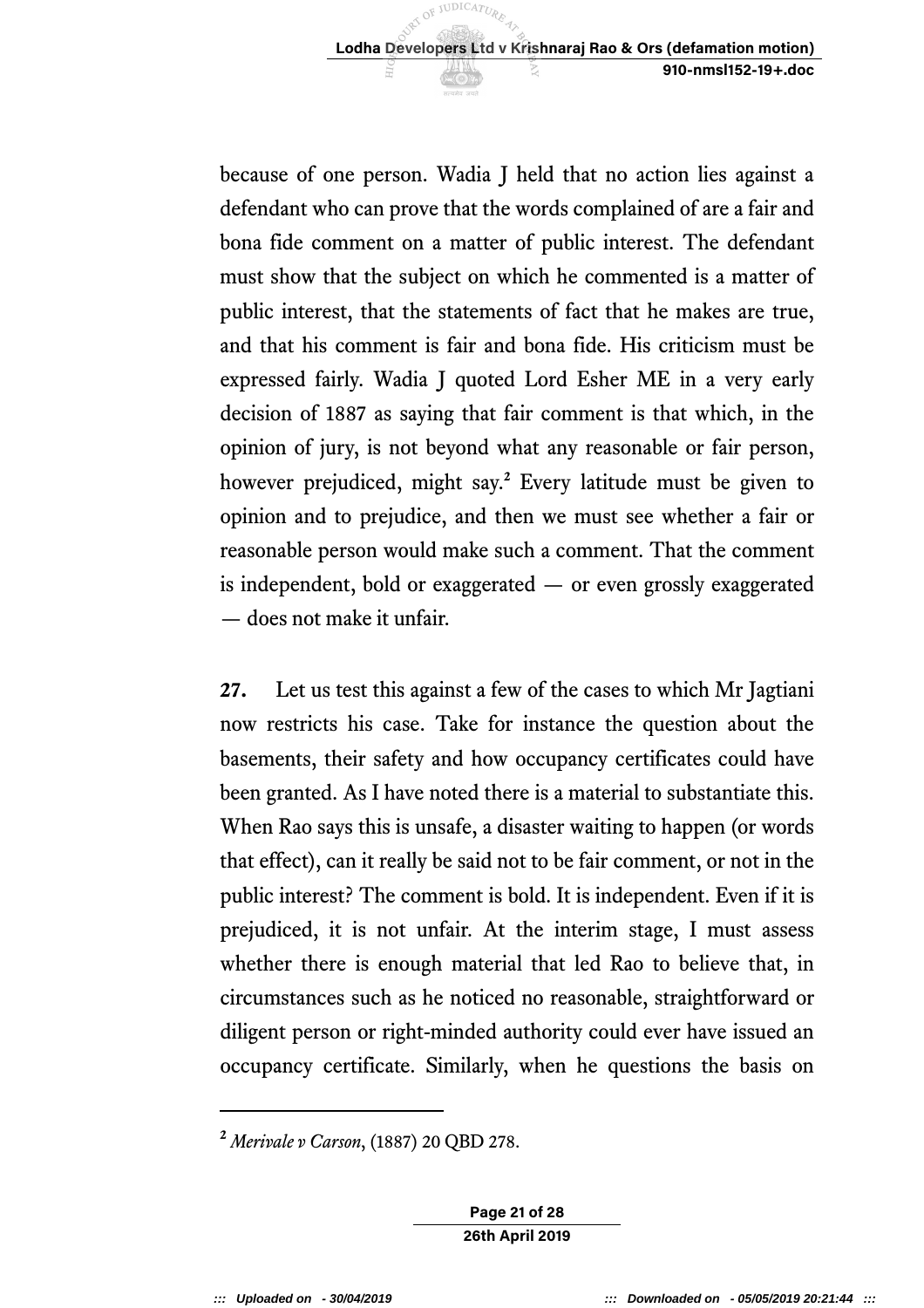which carpet areas are calculated, and points to what he calls absurdities, and then says that this is the basis on which finance is being raised, he is well within the realm of fair comment. This is not a test of the sufficiency of his material but only a prima facie test whether such material even exists. At the trial of the suit undoubtedly what Rao saw, what material he had, and what public authorities may have said in this regard, will all be considered by the Court. I need only form a prima facie view, and I do, and it is that the comments by Rao in all five cases are not unfair, his limited acceptance of not repeating one of them notwithstanding.

 **28.** There are other decisions that Mr Jagtiani cites, including an unreported decision of DR Dhanuka J in *Betty Kapadia & Anr v*  Magna Publishing Co Ltd & Ors.<sup>3</sup> The decision required an ad- interim order to continue and made the Motion returnable. I am reluctant to accept this as an authoritative pronouncement of law. All the material was not before the judge at that time. The decision is at an ad interim stage. The learned Judge was only told the defendant would be raising a plea of justification. The defendants cited the decision of Lord Denning MR in the celebrated case of  *Fraser v Evans & Ors.***<sup>4</sup>**The learned single Judge agreed this assisted the defendants. This was not fully considered and the ad-interim order was merely confirmed. *Fraser v Evans* was a case of an anticipated libel in breach of confidence. Lord Denning MR wrote:

**Page 22 of 28 26th April 2019** 

-

<sup>&</sup>lt;sup>3</sup> Notice of Motion No. \_\_ of 1991 in Suit No. 2152 of 1991, decided on 22nd July 1991.

 **<sup>4</sup>**[1968] 3 WLR 1172 : [199] 1 QB 349.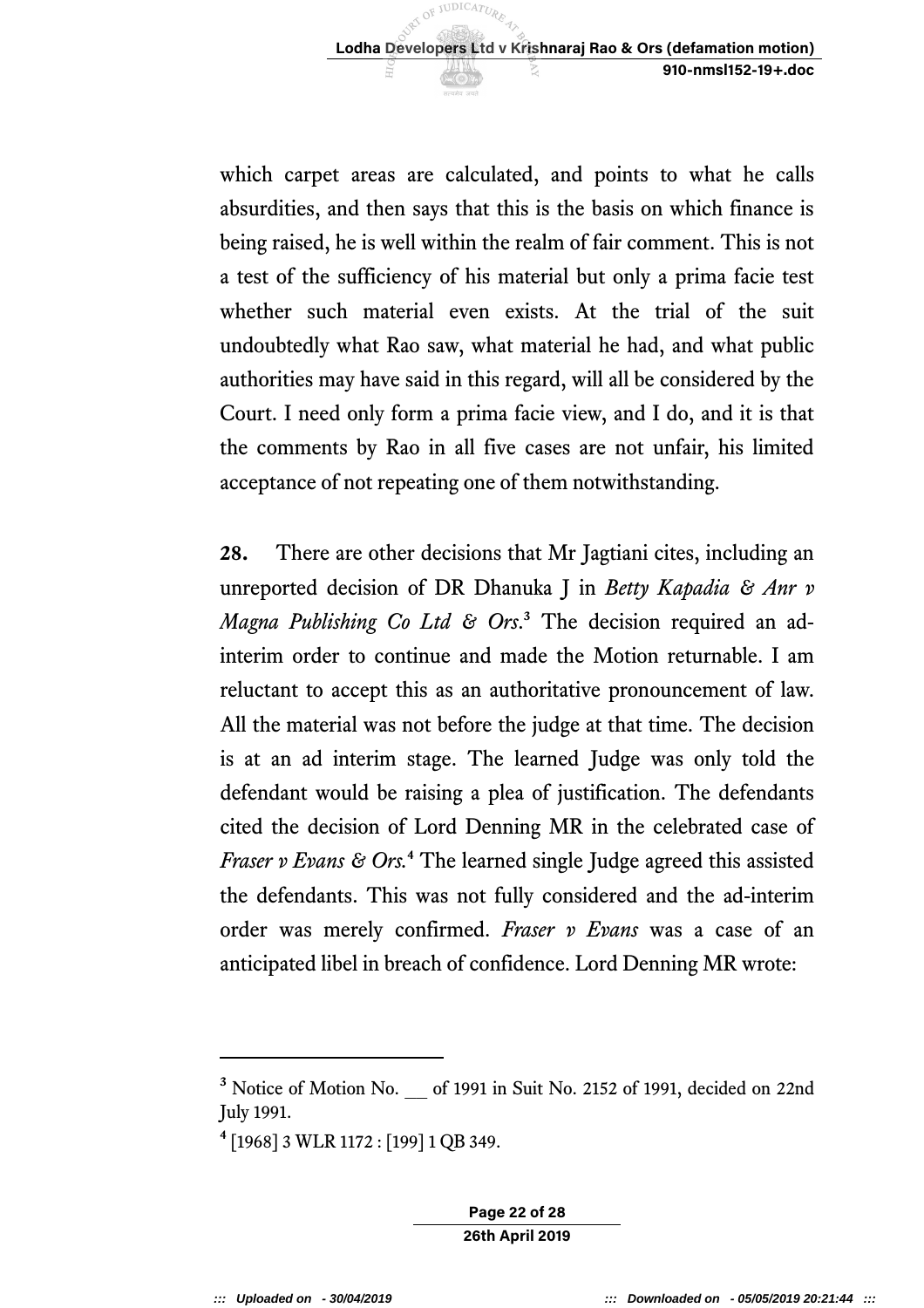In so far as the article will be defamatory of Mr Fraser, it is clear that he cannot get an injunction. The court will not restrain the publication of an article, even though it is defamatory, when the defendant says he intends to justify it or to make fair comment on a matter of public importance. ... The reason sometimes given is that the defences of justification and fair comment are for the jury, ... and not for a judge. But a better reason is the importance in the public interest that the truth should out.

 **29.** In *Betty Kapadia*, counsel for the defendant formulated the defence even at the ad-interim stage thus: that if the defendant pleaded publication, fair comment or justification, no injunction can be granted unless the plaintiff could satisfy the Court that the defences raised was bound to fail. The learned Judge did not consider that aspect of the matter at all. At the ad-interim stage perhaps he was not required to. If that test were to be applied here, Lodha could get no injunction. Lodha cannot possibly say that Rao's and Thard's plea of justification is bound to fail. That is far from certain.

 **30.** There is then the decision of a learned single Judge of this  Court in *Shree Maheshwar Hydel Power Corporation Ltd v Chitroopa*  Palit & Anr.<sup>5</sup> This had to do with an allegation made against a hydroelectric project by certain activists by the Narmada Bachao Andolan. Even there the Plaintiff did not seek a blanket injunction but restricted itself to allegations of connivance, conspiracy siphoning of funds, loot, unleashing terror etc. The matter was strongly contested. Counsel for the respondent submitted that a

 $\overline{a}$ 

 **<sup>5</sup>**AIR 2004 Bom 143.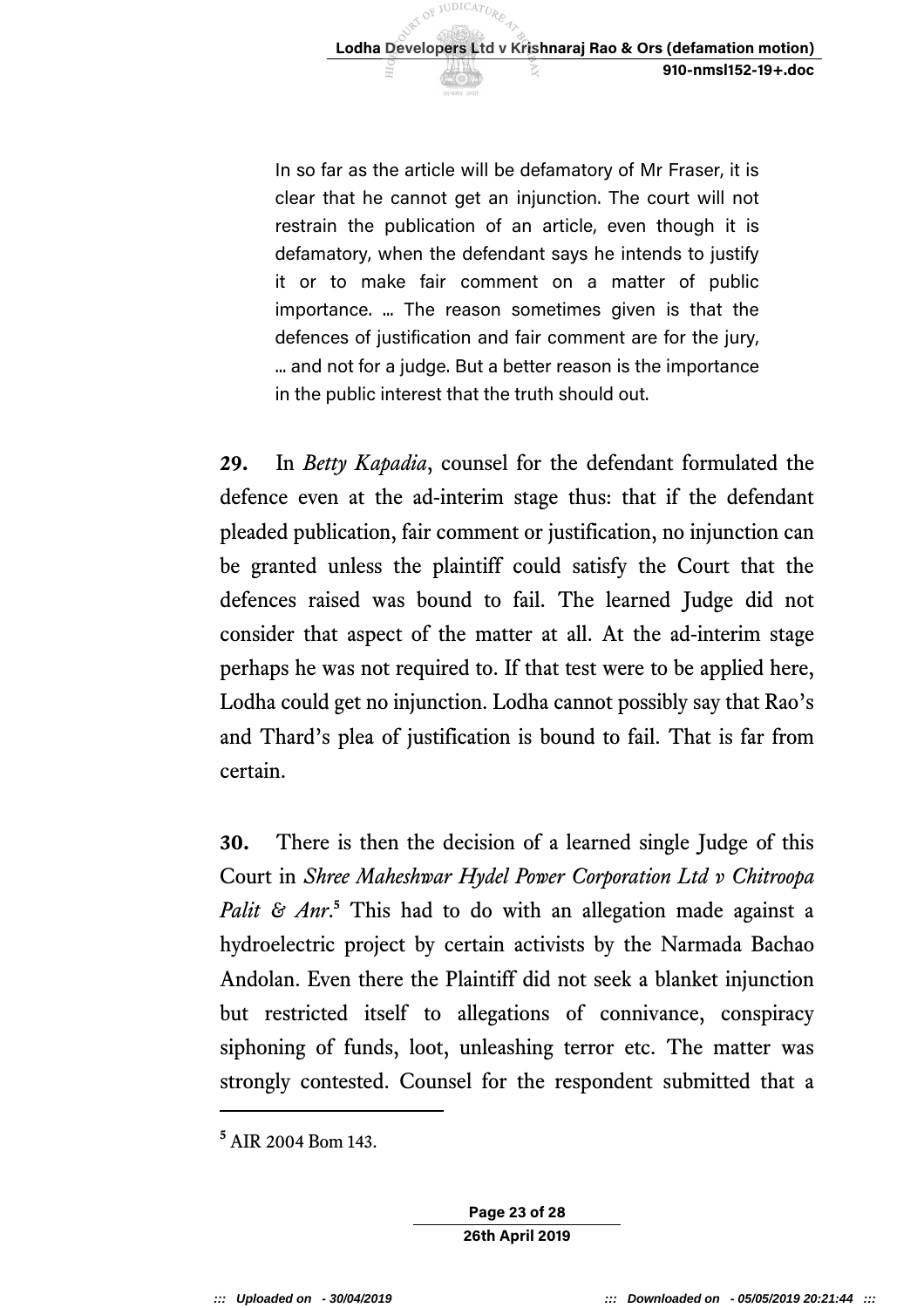mere plea of justification would be sufficient to dislodge any interim injunction application. The case was that the Court is not required at this interim stage to scrutinize the material but only to assess whether it exists, and whether the justification is in fact being pleaded. It must be remembered that this was in the context of limited five broad-based allegations for which an injunction was sought. The learned Single Judge granted the injunction referring *inter alia* to the decision in *Betty Kapadia* and drew a distinction between the law in England and law in India. He pointed out that there, a mere plea of justification is sufficient. However, courts in India are not satisfied with a mere plea. A defendant must show that the statements were bona fide in the public interest, that they have taken reasonable precautions to ascertain the truth, and that the statements were based on sufficient material that can be tested for veracity. This is Radhakrishnan J's pronouncement in paragraph 49 of *Shree Maheshwar Hydel Power*. Which of these tests can fairly be said the Defendants before me fail to satisfy at the interim stage? None. They have pleaded justification. But they have not stopped there. They have gone further. There is no doubt that these statements at least prima facie were made bona fide. Thard and Jaisingh are flat purchasers. They are concerned about the quality of their flats. Some of their allegations have been at least partly borne out by the independent Court Commissioner's Report. That all this is in the public interest I have not the slightest manner of doubt. Have they taken reasonable precautions? Indeed they have. There is videographed material. There is photographic material. There is thus ocular contemporaneous evidentiary material that can be tested. It is produced right now. The first of it was sent to Lodha in advance. Therefore, it is entirely possible to conclude at the prima

> **Page 24 of 28 26th April 2019**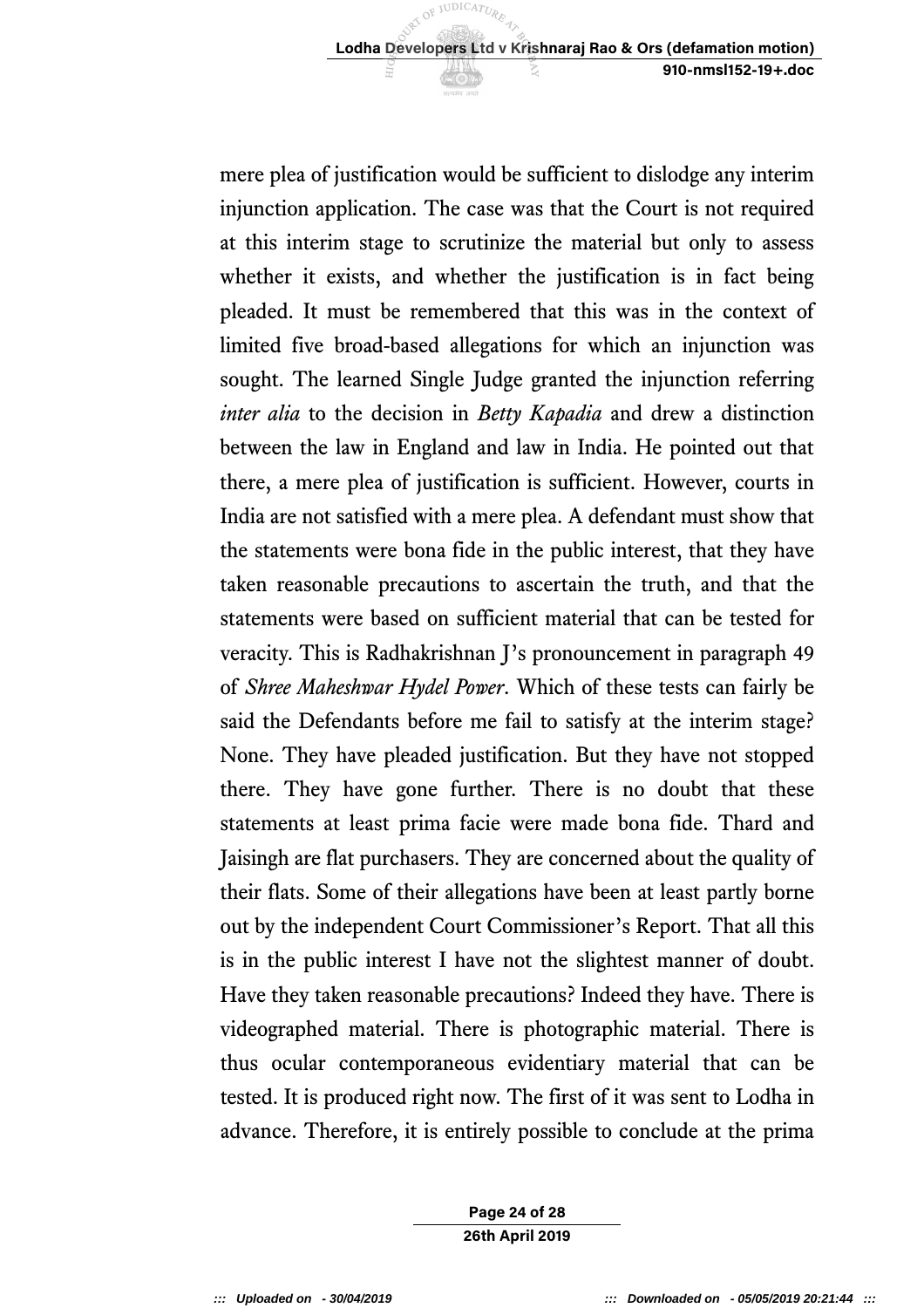facie stage that there is sufficient material that can be tested for  veracity. In *Shree Maheshwar Hydel Power* the allegation against the respondents was on five highly defamatory expressions of connivance, conspiracy etc. etc. There again the Court held that the allegations were without discernible factual basis. That is not so here. In the present case, two things have happened. The initial very broad conspectus of the plaint has narrowed at Lodha's instance to five identified issues. Even on a test of those five identified issues, except for the one on which Rao has agreed to make a qualified concession or statement on merits, I am unable to find for Lodha on any of the others sufficient to warrant an injunction.

 **31.** There is the other dimension to this matter. It involves YouTube in particular, and social media in general. Rao's journalism is not in the more traditional form of print. But what of that? Does it make the slightest difference? There is no different standard of law that applies to online journalism or comment. If a statement is made knowing it to be false, without believing it to be true, or in reckless disregard of the truth, the medium in which it is made is entirely irrelevant. The statement is actionable. But a statement is not to be viewed as suspicious only because it is not made in print and is made only online, or using one or more of the available modern communications channels or technologies. That new technology may have made us a noisier society. Certainly there may be something to be said about the proliferation of what is known as fake news, but that does not mean that everything about the technology is evil or undesirable. We should not be misled into assuming that every recipient of news or information is completely mindless and will swallow wholeheartedly whatever comes his way. A statement is

> **Page 25 of 28 26th April 2019**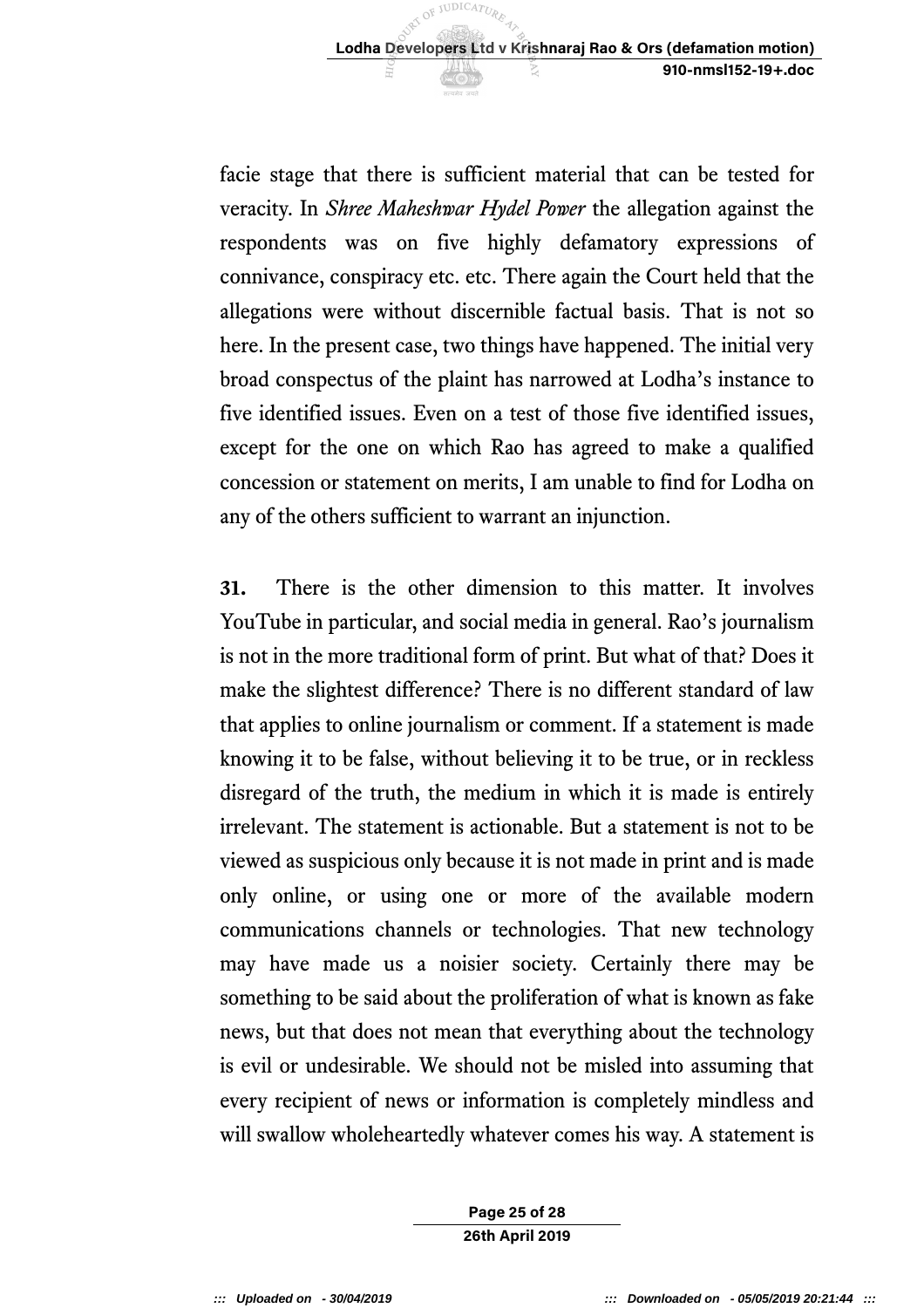not true merely because it is in print. It is not false merely because it is online. The only difference is that online media allows for plurality of voices. Online, everyone is a journalist, or a potential journalist. Of course, every online user is bound to the same law and the same standards. He or she runs the same risks. But that does not mean that voices must be silenced because they are online. To the contrary: it demands that we must all learn to be significantly more tolerant of opposing opinions. If there is a greater plurality of voices online this is something to be devoutly wished for, not to be suppressed. If in particular there is online comment and it can be said to be fair comment about any product or offering, then there is no reason why it should be forced to be shut down, or why the person who said it should be silenced. Whether we are manufacturers or producers or service providers, and I use this as broadly as possible to include everybody from the building industry to courts, we must be gauged not by who we are, or imagine ourselves to be, but by what we do and how we go about doing it. If there is criticism of what we do or even the manner in which we do it, unless it falls outside the realm of fair comment and squarely within the accepted definition of what is libellous or defamatory, I do not see why it is stopped merely because it is strongly worded.

 **32.** Calling out someone, with fair comment and justification, is not defamation. To put it differently: to say the emperor has no clothes is not defamation. It never has been.

 **33.** This is of some relevance in the context of the relief Lodha seeks against YouTube. If I am not granting the injunction against the Defendants, I am making no order of take-down against

> **Page 26 of 28 26th April 2019**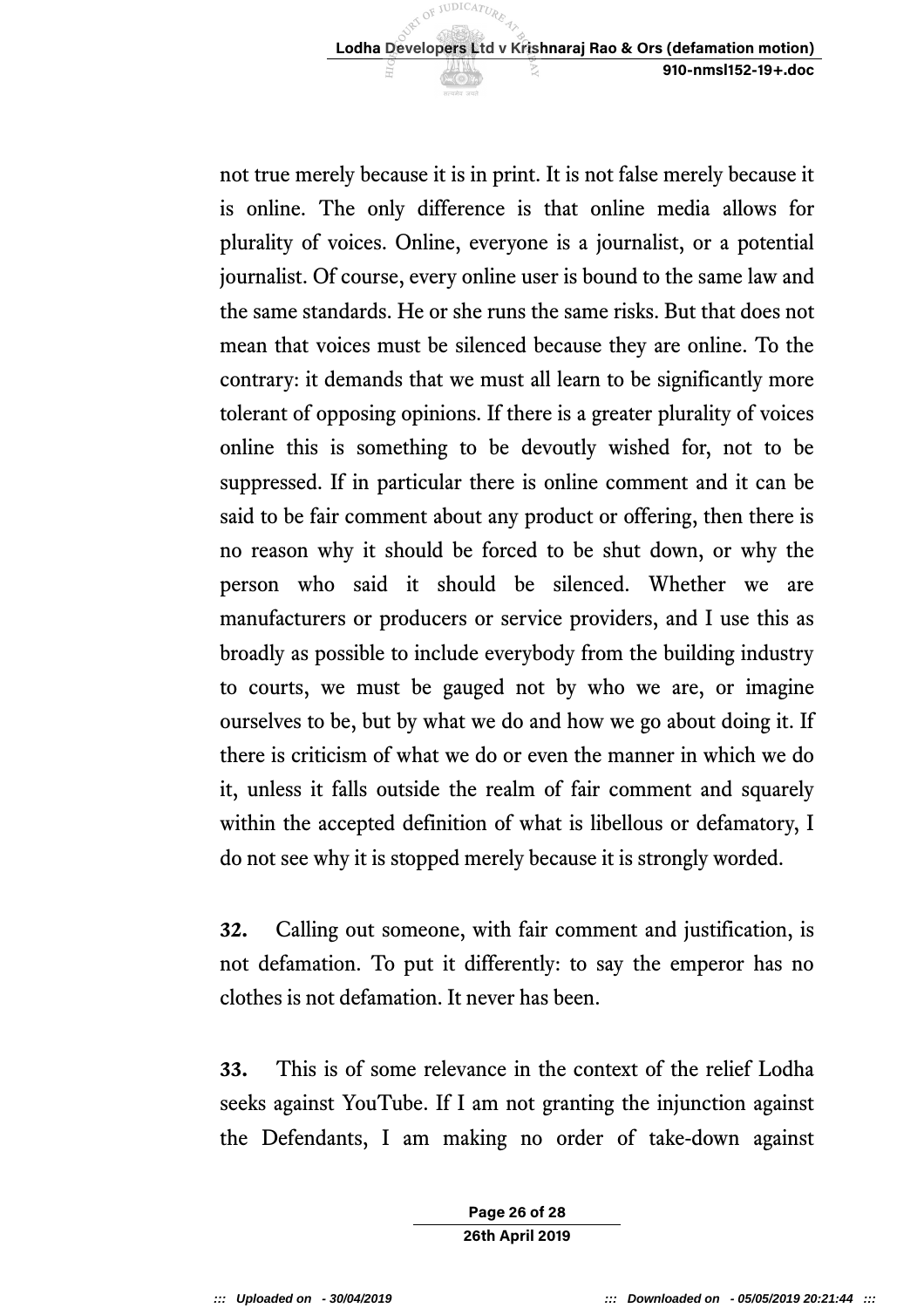YouTube. Any order regarding the material said to be in contempt will be addressed separately.

 **34.** The reliefs in the main Motion have not been amended. These prayers in the way in which they are worded reject themselves. I will not and cannot grant any such omnibus injunction. I will take it in fairness to Mr Jagtiani that he has restricted himself to the five statements that I have noted above. Save for the undertaking offered by Rao, and which is accepted, Lodha's Notice of Motion (L) No. 152 of 2019 is dismissed.

 **35.** Rao repeatedly requests me to note that this is what he calls a SLAPP suit, that is to say a Strategic Law Suit Against Public Participation. That is a known — and much decried — litigation strategy. Whether or not this suit fits that description is a matter for another day. It is wholly irrelevant to the purposes of my discussion since I have not found any merit in Lodha's Motion other than noting the limited comment that Rao made.

 **36.** Thard and Jaisingh have filed their own Notices of Motion Nos. 1064 of 2019 and 1056 of 2019. In Notice of Motion No. 1064 of 2019, they seek — somewhat ambitiously — to attach Lodha's property and to recall an order of 21st January 2019. The Defendants also seek a recall of the order of 21st January 2019 which placed a ban or a restraint on Defendants Nos. 2 and 3 and to recall a further order of 23rd January 2019 that records an undertaking by Defendants Nos. 2 and 3 in paragraphs 1 and 4 not to address any communication to anyone in any mode regarding the

> **Page 27 of 28 26th April 2019**